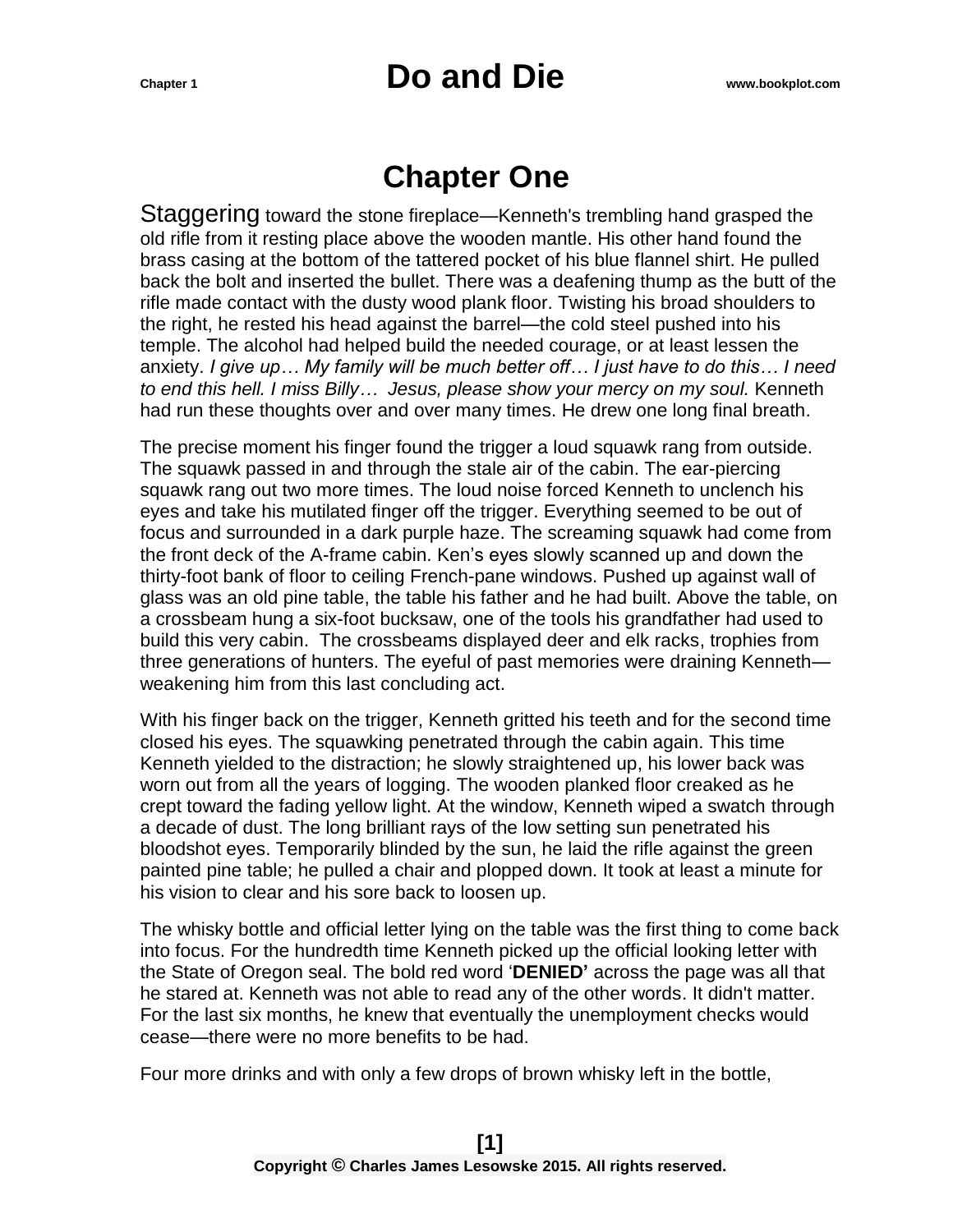Kenneth's journey had been extended forty more minutes into dusk. Now too drunk to stand, he fumbled with the rifle. The wooden stock made the same deafening thud as before when it struck the floor. Again, Kenneth turned his head and rested his temple on the cold steel barrel. And again the loud squawking rang out! The sun was now behind the mountains and Kenneth could see out through the glass into the fading light. His eyes locked on the old gray snag, once a live green Douglas fir tree. The tree he had climbed and explored in as a child. How he longed for those carefree days—so long ago.

Suddenly, from out of nowhere a giant Bald Eagle swooped down and landed on the front deck railing. The Eagle canted its white head to stare back in through the bank of windows, its bright orange eye locked onto Kenneth. For the longest time the staring went on, neither would flinch. Kenneth now had an audience; something he planned so carefully to avoid. But this was a bird, not his wife or daughter. Kenneth's finger reached for the trigger—there was only one way to end this stare down.

Just as he started to apply pressure, the Eagle turned its head, as to look away. It was what Kenneth did not see, that caught his attention. He slowly straightened up from the chair and peered out through the window into the oncoming night. The eagle had no eye on this side of its head. There was just a dark hole where an orange eye should have been. Kenneth tapped at the glass trying to get the giant bird to twist his head back around. The eagle would not budge—no eye to eye contact was to be.

Kenneth tapped and then banged on the glass, trying to make the giant bird turn its head back to the good eye side. Strangely, in some sort of telepathy message Kenneth could still feel the Eagle's gaze. The blank stare from that blind side of the eagle's head seemed more intense than that from the good eye. "Quit looking at me!" Kenneth yelled out.

Kenneth stood, staggered, stepped back and without a second thought pointed the rifle toward the Eagle—in a rage he pulled the trigger. Glass exploded outward! The gunshot seemed muffled, almost silent; everything seemed to have slowed including the bullet as it exited the rifle. The smoke rolling out the end of the barrel had a dark purple haze and slowly started to be pulled out of the cabin through the small shotout glass pane. The trail of purple smoke quickly floated upward into the darkening night.

With the grace of a lofting angel, the eagle spread it wings and with two giant swoops, flew to the top of the old snag. That once, green Douglas fir tree that Kenneth had climbed and explored as a young boy. The lone bullet was gone and so was Kenneth's strength, he plopped down on the wooden floor, leaned his head against the leg of the green pine table and gazed out through the glass.

Lastly, the Bald Eagle turned its head back toward the cabin and spread its giant wings. The white tipped feathers from wing to wing spanned at least seven feet. The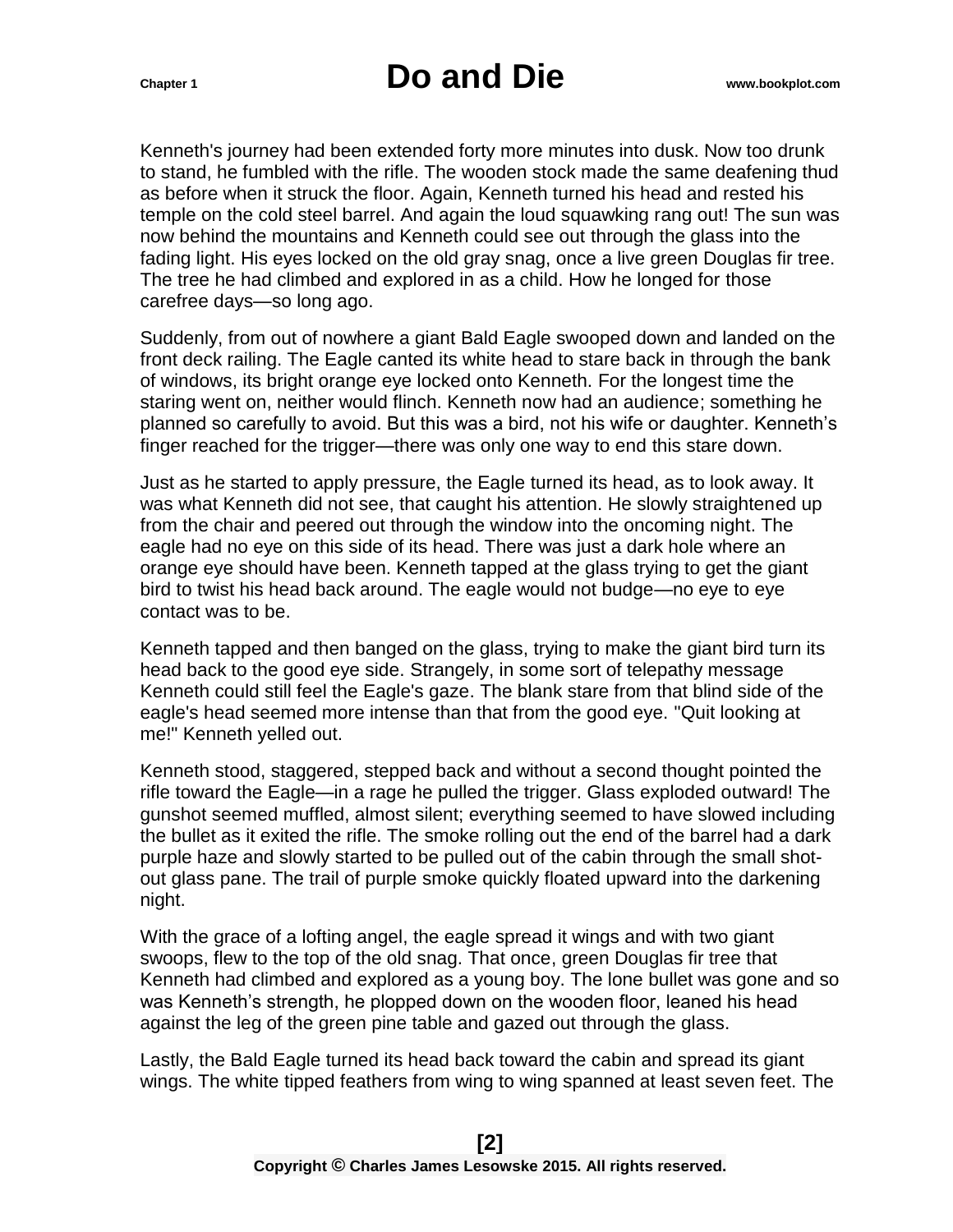one eyed eagle turned back one last time and gazed just before it flew off toward the fading light in the western sky.

The smoke that had exited through the rifle balled up around the top of the stone chimney up on the roof, waiting to be sucked back in. But, the dark moment had passed when the lone bullet was angrily shot through the glass. Like a vapor trail of a jet, the purple haze wisped off; not toward the light in the west or the darkening eastern sky. The hazy cloud was headed 966 miles due south—looking for another weak and willing soul.

Ironically, Richard Johnson was also at a small table, drinking whiskey and staring blindly out through glass. His gazing was not into the massive forest of the Pacific Northwest; he was looking down onto the concrete jungle of Los Angles. From the tenth floor of the Holiday Inn, he gazed upon asphalt, parked cars, two swimming pools and the endless motion of all the busy people. Richard kept telling himself: *I give up… My family will be better off. I just have to do this. I need to end this. I so want to see my boy… Allah, I beg you to releases me of this continuation of torment.*

The sound of the bathroom door broke Richard's alcohol diluted thought process. A half dressed blond, young enough to be his daughter, walked over between the two queen size beds to gather up her things. "It's okay Mr. Johnson," Cindy offered, as she hooked her bra behind her back, then slipped into her white blouse.

Disgusted with himself Richard did not turn away from the glass door; he slowly closed his eyes. Twenty-six years of marriage and he had never been unfaithful being with a white woman, somehow made it worse. *This tenth floor balcony is more than high enough to end it all…* Richard told himself*.*

"Hey, they say it happens to the best of men," Cindy said, now walking toward the motel room door. She paused, picked up her blazer and the attaché case from the one undisturbed bed.

"Yeah, whatever… I just have so much on my mind," muttered Richard as he opened his eyes; not turning from the sliding glass door.

"I understand, with the loss of Jabbar and all." Cindy picked up her pace toward the door.

Richard's head jerked around toward Cindy! "How do you know my son's name?"

"Oh. A . . . Condi in the Trask corporate offices told me about the shooting." Cindy's hand found the door knob. "Or, maybe it was someone on the assembly line or one of the workers building trailers. I don't recall, but I'm so very sorry. I was hoping I could make you feel better and …" Cindy's half hearted sincerity was cut off as the heavy steel motel room door slammed closed.

Richard listened to her high heels clicking down the hallway followed by the *ding* of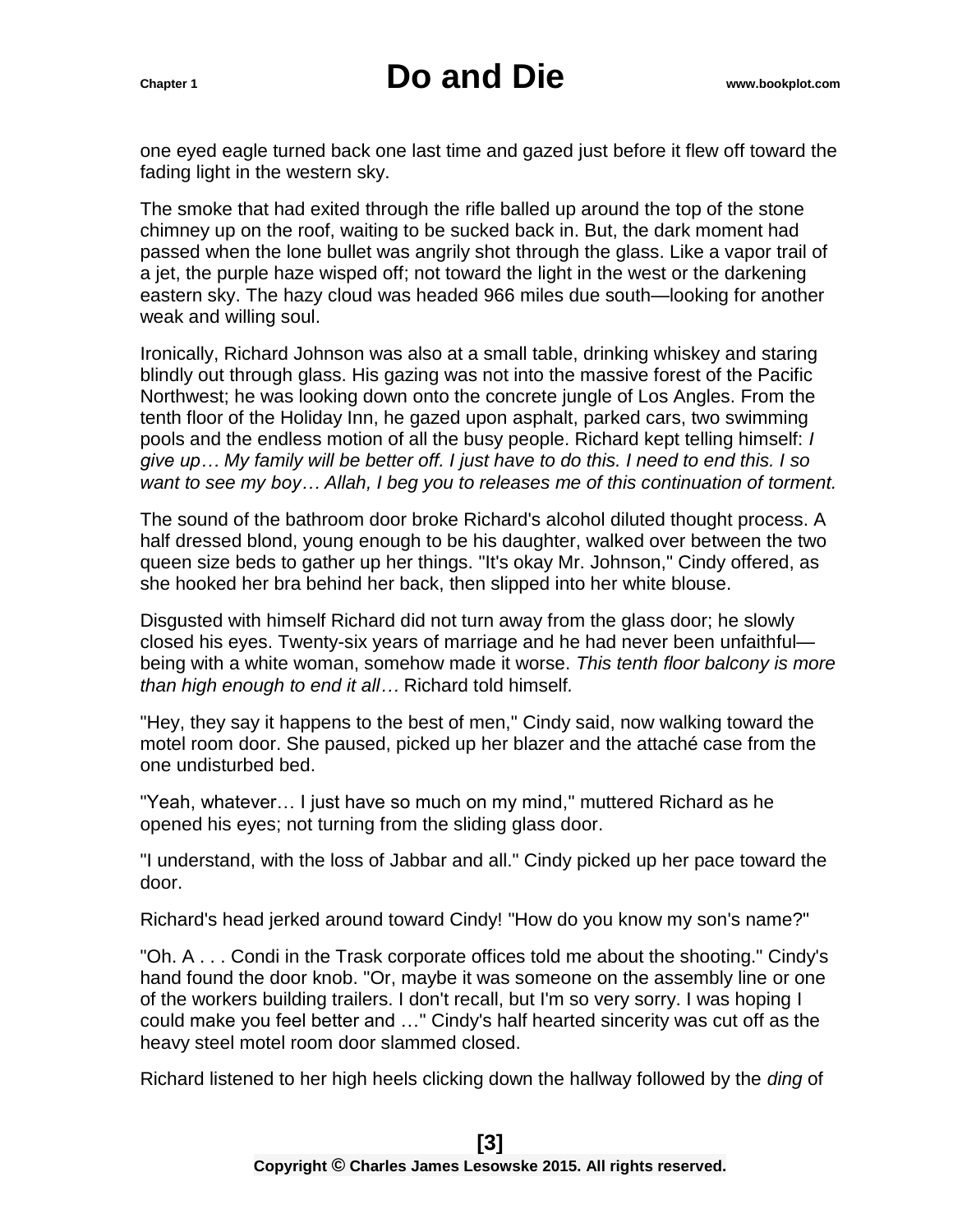the elevator. In the silence, a purple haze started filling the room. Richard drank more whiskey, all the time gazing at the wrought iron railing. The balcony railing was covered with pigeon droppings and was too high for even a six foot three man to climb over. *I will need to stand on a chair. But, I can do this.*

After twenty minutes of the gray solitude; along with four more ounces of whiskey, Richard fumbled with the metal lock on the sliding glass door. The door only opened about a foot before a metal security pin snapped into place. The whiskey was rapidly working on his senses; it took a couple of minutes before Richard spotted the springloaded pin at the bottom of the aluminum door track. The moment he bent over a flow of nausea rushed into his now spinning skull. His fingers finally found the pin; he pulled it back and slid the glass door all the way open. He stood back up and steadied himself.

Out of nowhere, three pigeons flew and landed on the railing as to protect their tenth floor coup. Their heads bobbed as they moved back and forth on the metal railing making a low pitch cooing noises in a territorial chant. Richard noticed the birds and listened through the screen as he picked up the whiskey bottle from the round table. The last few ounces of whiskey would give him the needed will power. With his mouth over the opening and head tilted back the last few ounces of brown liquid felt warm as it went down his throat.

Richard slid open the screen about six inches and waved the empty whiskey bottle by its neck, trying to scare off the birds. The largest pigeon flew on to his arm, then jumped onto the screen door and used its claws to hold on! The short hop from railing, to arm to screen door caused Richard to swiftly react. He smacked the gray bird with the whiskey bottle then slammed the screen shut. The gray pigeon's claws got hooked into the screen and it clung there motionless. From inside Richard batted at the screen and the limp bird fell from the screen to the concrete deck with a soft thud. The two other birds started strutting, cooing and moving back and forth on the railing. Their deep red colored eyes focused on Richard standing there, protected behind the screen.

Richard turned away from the glaring and surveyed the motel room. Even drunk, he reasoned that a whiskey bottle thrown from ten floors up could kill someone in the parking lot below*.* . *A broom will work or a yardstick… I need something to swing or poke at those two other birds…* Richard's bloodshot eyes searched the room.

Staggering away from the sliding door… Richard quickly steadied himself against the wall. His mind stutter, it eliminated the broom or yardstick; items a motel room would not have. He very slowly scanned the room for a long stick or something*. There's the ironing board…That won't work… My belt lying over there on the bed will work. I'll use it to swing at those damn birds. Then I'll move a chair next to the railing and…*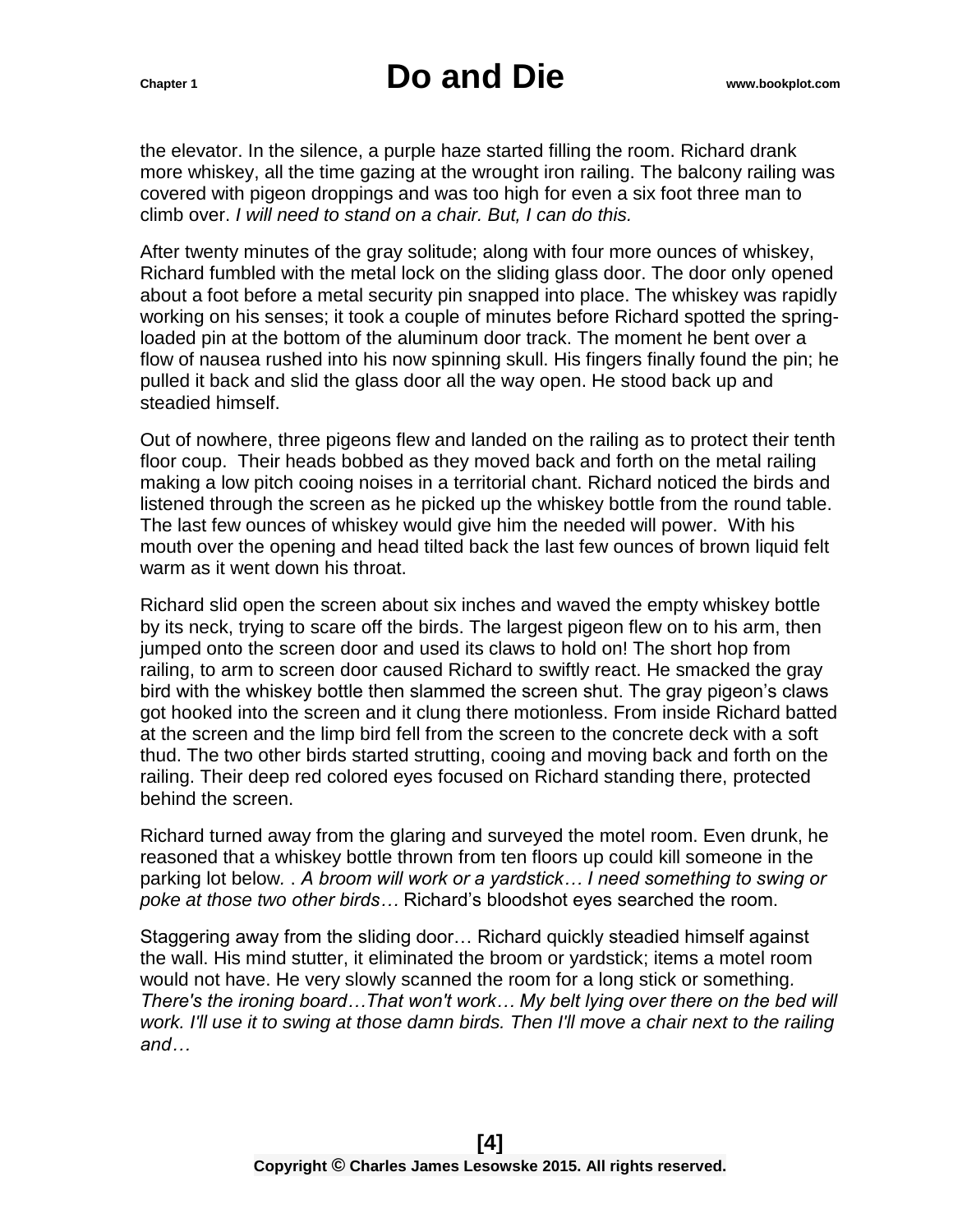The sound of fluttering feathers through the screen pulled Richard's head back around. The two pigeons had flown down from the railing to the deck and they were dragging their tail feathers on the concrete; circling their fallen brethren. When Richard's eyes focused down at the birds, a reflection off something in the parking lot flashed up through the lower section of the railing. The wrought iron pickets were blocking off most of Richard's view; he moved closer to the door and rose up on his toes so to see over the top of the railing. *That's Cindy down there… What is she doing talking to two men? Wait… I've seen those Asian men around the corporate offices…* 

Ten floors down in the far corner of the motel parking lot those three people were opening and closing the doors on a brand new convertible sports car. Cindy was talking to the Asian men while rubbing her hand on the chrome windshield trim and admiring the well known Mercedes hood emblem. One of the men sat down behind the steering wheel and then a retractable roll bar slowly came up from behind the seat.

*I've seen that roll bar go up and down before…That's the model and special import to the United States. That's the car Mr. Trask gave to Kevin at the graduation party last week*. Richard lost balance standing up on his toes; he canted sideways and had to brace himself with the back of a chair. The pigeons were still down by his feet, only separated by the screen.

Richard rose back up on his toes again, to see over the railing. Cindy was checking out all the features of the car. She started walking around rubbing her hand along the ruby red paint; the same color her fingernails were. This car was now hers and it was her favorite color. She did not even have to prostitute herself, she would have, but Richard Johnson has issues. All her acting classes had paid off; she knew all about camera angle and how to play to the camera. The two men were happy with her performance; even without a closing finality. They had the entire night on video tape.

From ten floors above, Richard canted sideways from his tip toed vantage point. He looked back over his shoulder and steadied himself, with both hands locked on the back of the heavy motel room chair. *I'll use my belt over on the bed to whip at the birds…I need to get a better look from out on the deck. I've been setup… I need to get the belt off the bed…That's Kevin's new car down there.* Richard drew a deep breath, steadied himself, let loose of the chair and staggered toward the far bed. On his third wavering step, his right foot came down on a huge mass of glass; an ashtray that Cindy had left on the floor at the foot of the first bed. Richard's ankle twisted and his alcohol-bloated body gave way. Fortunately he fell forward and collapsed onto the first bed. The pain in his ankle was dull and throbbing. Richard rolled on to his back and tried to pull his leg up so to massage his ankle. Now, flat on his back, the motel room ceiling started to spin.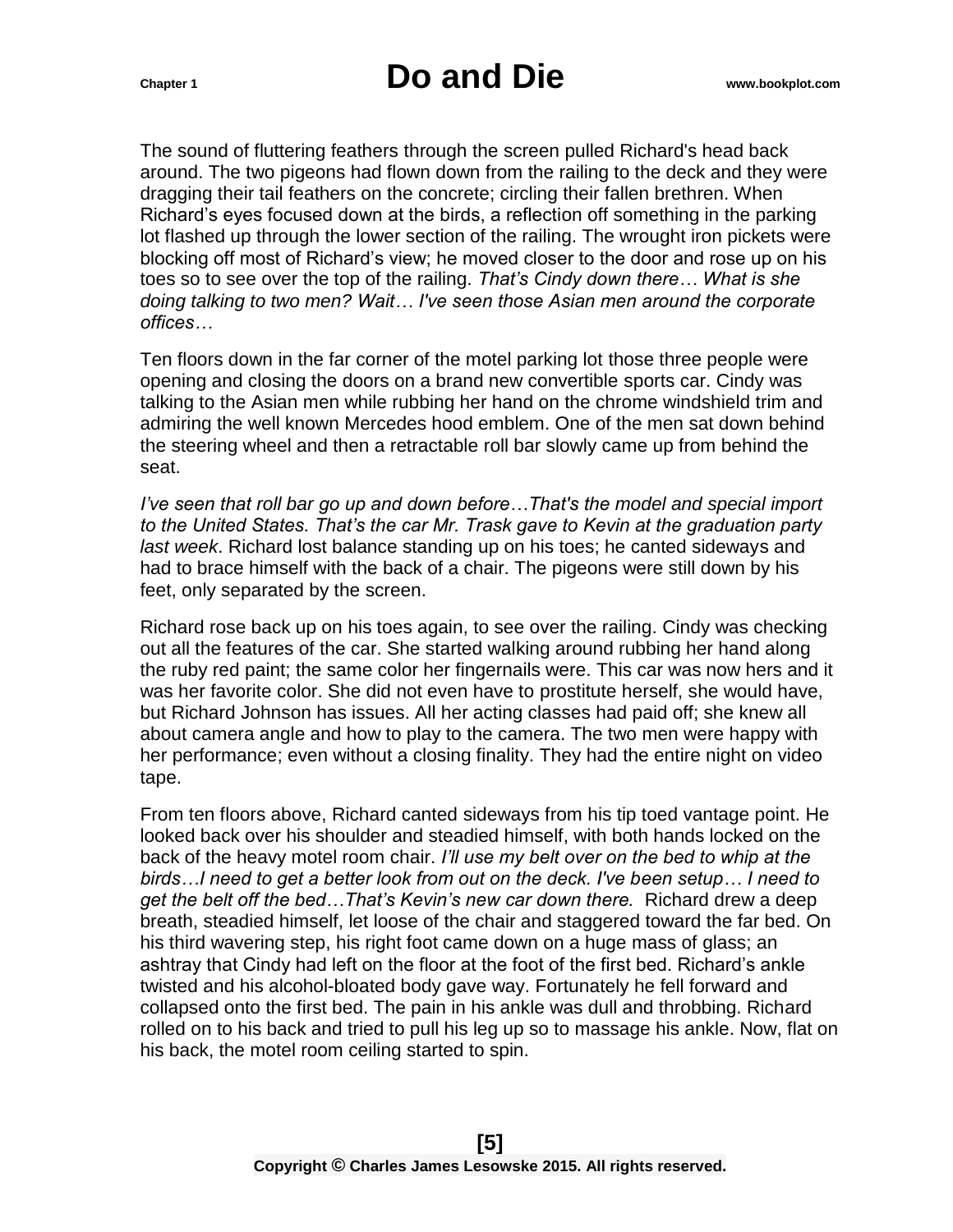Below, Cindy was leaving the Holiday Inn parking lot in her new status symbol. Her bleached blond hair whipped in the wind as she sat tall. The 1994 concept sport model Mercedes SL600 would be her edge, her agent told her she needed something to be noticed by. With a car that wouldn't be released in the United States for at least another year. She could park in any spot at any Hollywood studio parking lot. She would wait for some famous director to pull in, and then swing open the door. Her legs, a short skirt, tight blouse and nothing underneath would get her noticed—finally her acting career would be launched.

Keeping his eyes closed was the only way to keep the unwanted merry-go-round ride at rest. An entire fifth of bourbon, on top of three martinis, plus a lobster dinner wanted to explode from Richards's stomach. Last night's room service and all the liquor was building with vengeance. The thought of jumping from the balcony was being pushed aside. Richard now wanted to know who had set him up. *I just need to lay here for a few more minutes… I need to get my head straight for just a few more minutes… Just a few more…* Ten minutes of repeating the same words only resulted in a faster spinning room and now every sound seemed like it was coming from a megaphone placed against his ears. The early Saturday morning buzz of neighborhood lawnmowers and leaf blowers was overcome by sirens out through the partially opened sliding glass door.

Only a few minutes ago the brake pedal on the Mercedes SL600 went all the way to the floor. The prototype sports car plowed under the rear trailer of a semi truck on Interstate 5. Cindy's life ended instantly. Her flawless decapitate body had the weekend Los Angles traffic backed up to the Holiday Inn freeway on-ramp. This day the rubber-neck-gawkers got their fix—her beautiful head and blood soaked blond hair lay on the hot black asphalt in the truck lane of Interstate 5.

Richard pushed two pillows up to both sides of his head hoping to drown out the bullhorns of the emergency equipment trying to navigate through traffic. He gradually rolled onto his side and then sat up on the edge of the bed; his legs felt like rubber when he tried to stand. The sirens were echoing around the motel room and penetrating his skull. Richard needed to slide the glass door closed…

A deep breath and half attempt at standing immediately sent him to the floor, just inches from the bathroom door. His eyes were level with the tile floor and a pile of wet towels that Cindy had dried off with. It looked as though the bathroom was still steamed up. A gray mist was still hanging like a fog in the bathroom. Richard's eyes tilted up—the mirror had no mist on it.

Slowly the fog started spinning. The gray steam turned into a purplish colored funnel cloud and its tail touched down on top of the pile of wet towels. The very tip of the funnel danced around on the wet towels extracting Cindy's scent. Richard closed his eyes—his drunkenness was causing him to hallucinate. With all his strength he got up on to his hands and knees into a dog like position. As he opened his eyes the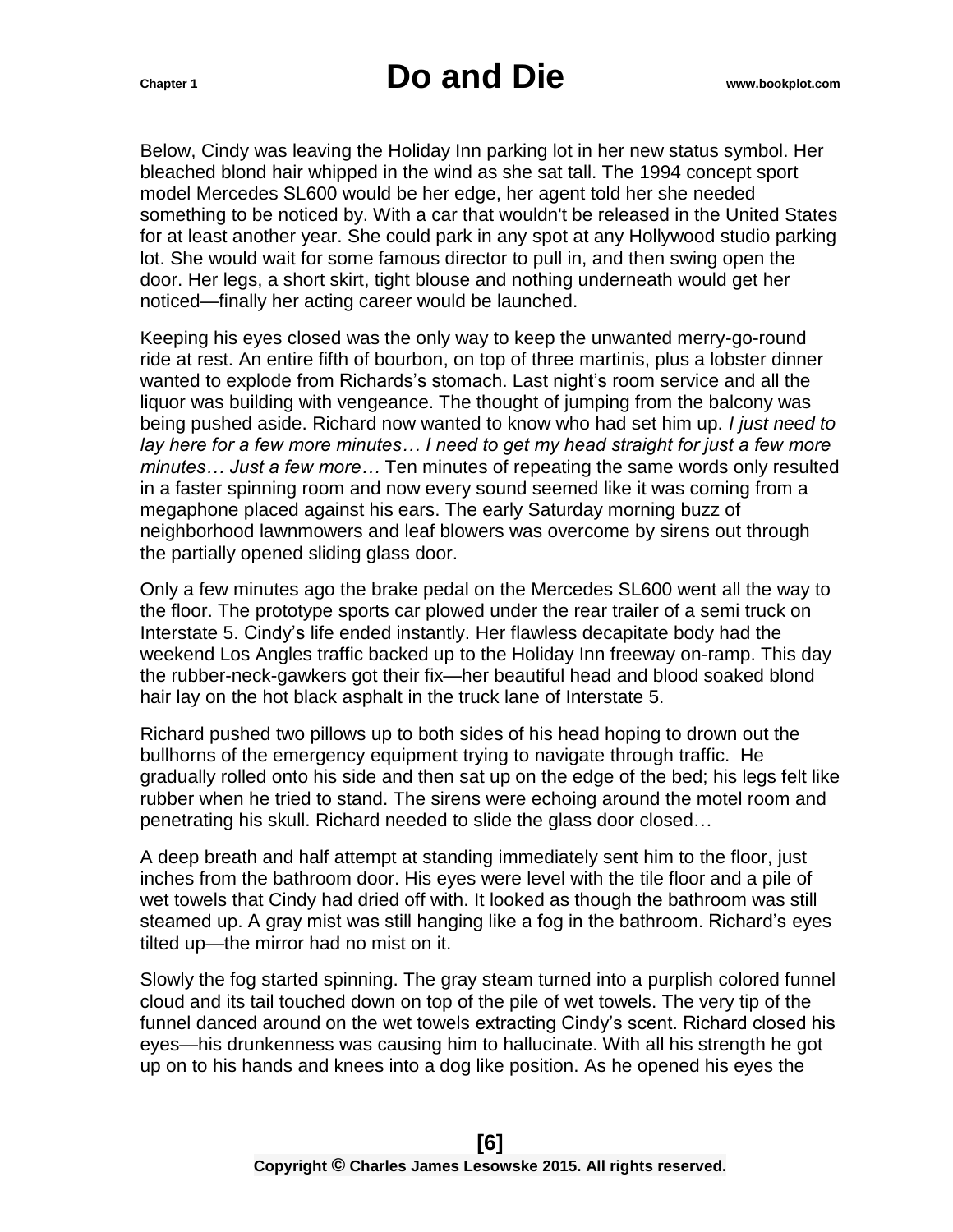funnel cloud now looked like a full blown tornado. As the tornado violently exited the bathroom it knocked Richard off of his hands and knees, back to the floor.

The purple tornado violently tore across the motel room and out through the sliding glass door. It paused on the deck, the tip of the funnel extended down to the motionless gray pigeon on its back. The pigeon was sucked up into the whirlwind; as it spun upward, the grey feathers turned to a brilliant white. The gray pigeon morphed into a white dove. In the silence the violent whirlwind ceased—a white dove flew off into the early morning sky.

Thirty-three miles northeast of the Holiday Inn another concept model Mercedes SL600 brake lights were flashing on and off—this brake pedal was still solid. Tina was sitting in the leather driver seat looking at her blond hair in the rearview mirror then watching down the long brick driveway in the side mirrors. The six-speaker sound system blared out music as she tapped her red manicured fingernails on the walnut shift knob and tapped the brake pedal to the beat of the music. The custom prototype Mercedes was stationary—only one life would end this day due to faulty brakes.

The six coats of lacquer protected the wooden shift knob but Tina's red nail polish was not that resilient; small red pieces of fingernail paint flaked off onto the center console. Finally, in the passenger side mirror Kevin's brawny physique appeared through the iron pickets at the beginning of the long private brick driveway. His gray athletic shirt displayed a Blue Devil mascot, and the words **Duke University Basketball**. Kevin stop, punched in four numbers on a security pad and the ten-byten foot iron gate started to move. Tina anxiously watched Kevin slip between the metal before the gate opened a little more than a foot. She hastily opened the car door, twisted in the leather seat and deliberately let the white cotton dress hike up while extending her shapely legs on to the driveway. Her legs were long and tanned.

Tina strolled down the driver side of the silver sport car like a model on a runway and positioned herself just so against the trunk. One heel rested on the bumper, the other foot on the ground, she put both her hands behind on the trunk. The wind caught the white dress and exposed most of her thighs. She slightly arched her back, the perfectly shaped artificial breasts pushed up and outward. The pose would make a great photo—maybe Miss June for an automotive shop calendar.

As Kevin jogged up the cobblestone driveway, his muscular legs flexed with every stride, sweat dripped off his face onto the **Duke** Basketball jersey. A few feet from Tina he stopped, bent over, put his hands on his knees and drew in a few deep breaths. "I wish you wouldn't," Kevin drew another deep breath, "sit on my car." A few more breaths, "You could scratch the paint."

"Kevin, you worry too much," Tina quipped. "Like, I would purposely scratch your precious car," As she slid off the trunk the white cotton dress stayed put, Tina noticed Kevin eyes looking at her tanned thighs and smiled. "Besides, your Dad can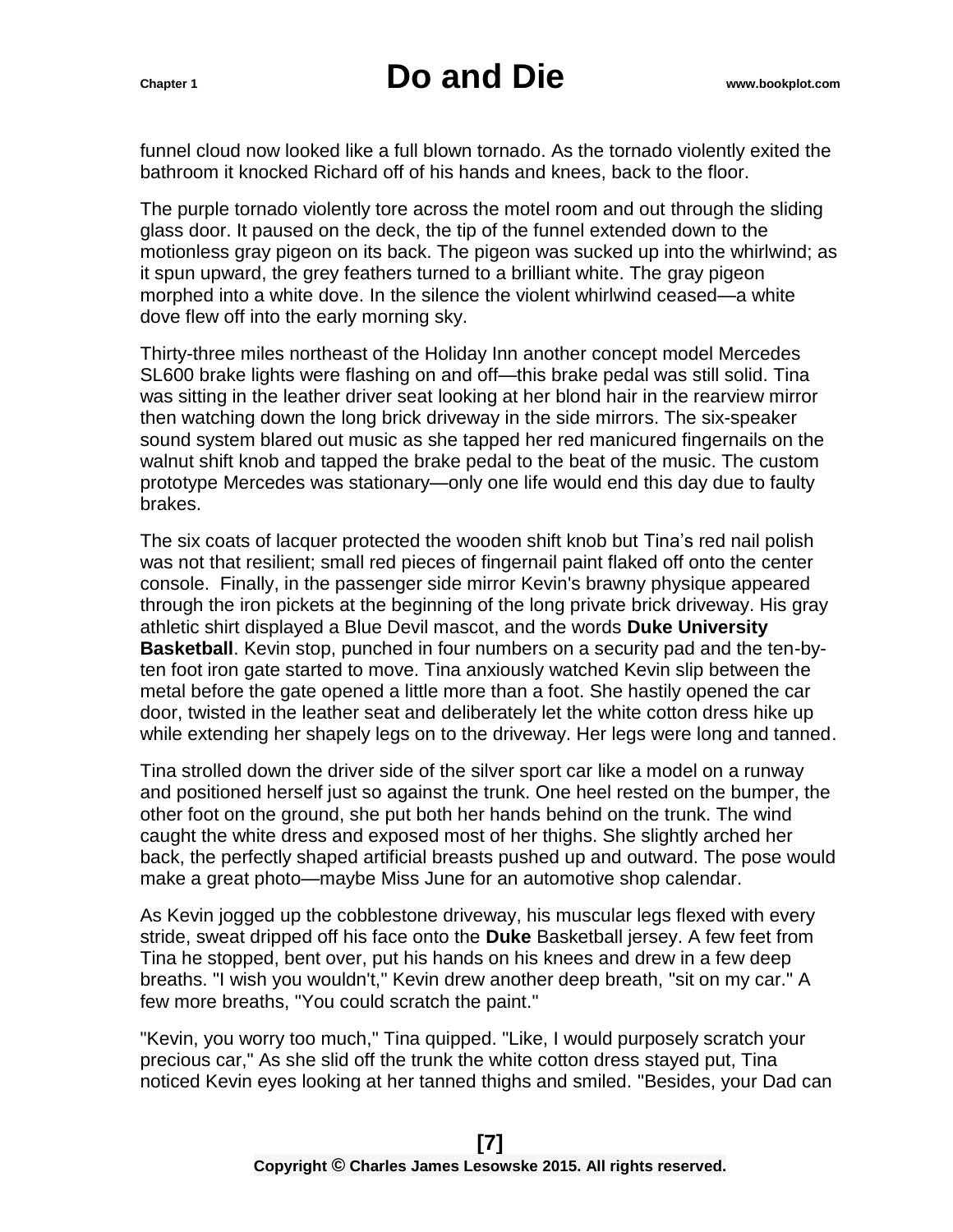always buy you another sports car."

Kevin's eyes moved up; he was still drawing in gallons of air. "I earned this car by keeping up my grades and playing basketball. I attended Duke on an academic scholarship. My Dad didn't pay one penny toward my tuition."

"Like Trask Inc. couldn't afford this car or to pay for a college education? Like the Trask family needed a scholarship?" Tina moved completely away from the car using her right hand to push down her skimpy dress. Her left hand ran across the back of Kevin's lowered head then down the back of his neck. "Whatever Kevin, so let's take your new car up to the lake."

Kevin straightened up and looked deep into Tina's large green eyes. "Do not ever say anything about my Dad buying me this car," Kevin warned. "I earned it!" Kevin drew another deep breath and pulled Tina's hand off his neck. "If you think different; you don't know what I'm about."

"Sorry Kevin! Don't be so defensive. Like… It was the wrong thing for me to say. Like… I know how hard you worked at college. I suffered too." Tina moved toward Kevin. "Remember, I had to fly coach to some of your games."

Kevin's concentration got drawn toward a noisy motor sound. The groundskeeper just started trimming Ivy from the tall stone wall that surrounded the five-acre Trask estate. In a loud voice Kevin rambled, "You know, I really don't want this car. I'd be happy to keep the Land Rover that I drove at college. Plus, I am sure that my Dad cut some sort of a deal for the car; he's always working an angle."

"Like, just forget about the car," replied Tina in a sultry tone and stepping into Kevin. "Why don't I show you how glad that I am, now that you are home to stay?" Tina slipped her arms around Kevin's waist and pulled herself so that the white cotton dress pressed hard against the thin running shorts.

"Hey, I'm all sweaty," Kevin said as he pressed his shorts hard against the dress.

"I like my men sweaty," Tina replied in a sexy tone.

The sound of a door opening caused Tina and Kevin to look up the white marble stairs. The left side of the glass double doors swung open. A tanned, fit woman in stylish blue tennis shorts walked out onto the porch. "Good morning," Linda said as her eyes focused toward the noise from the motorized trimmer. "Kevin, your Father would like to speak to you." Linda now looked down at Kevin and Tina, "Don't keep him waiting!"

"Good morning, Linda," Tina butted into the family conversation. "Are you playing tennis this morning?" Tina asked while easing her seductive strong hold from Kevin's waist.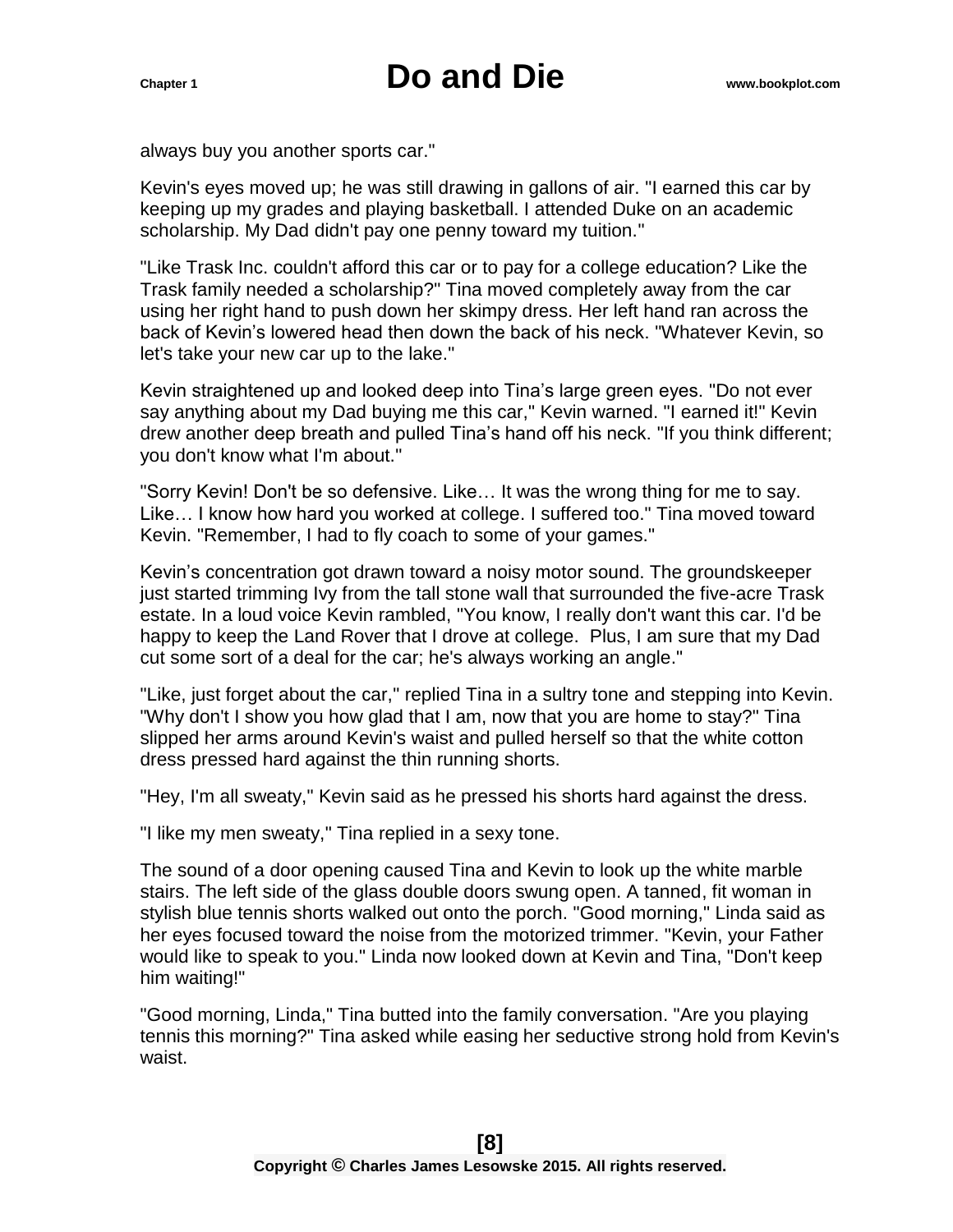"I'm not sure. Robert and I were supposed to play some of his new business associates." Mrs. Trask looked back at the groundskeeper. "But there has been a change of plans."Something about a Chinese custom of women not playing tennis."

"Like, what's that all about; are those associates living in the stone age?" Tina asked

"I'm not exactly sure," replied Mrs. Trask.

"Well, good luck if you do get to play," said Tina while letting her arms completely slip from Kevin's waist.

"Thanks," replied Linda with a strained smile. "Kevin, your Father is going to ask you to take my place in the match down at the club."

"Okay, I'll be right there." Kevin wiped at sweat on his forehead.

Linda vanished through the ten-foot double glass door into the Trask mansion.

"The club, like that is so boring. Are you going to go?" Tina asked Kevin.

"I wasn't planning on it. But, before I left to go on a run this morning, Robert did mention something about not getting too tired. That I might have to fill in for Linda."

"That sucks, your Mom loves tennis."

"I know, but it's something about women against women in Asia. That it's not their custom to let women play against men." Kevin took a deep breath. "And yes, I'm going to try to get out of it."

"Men against men, that's corny. Moreover, like what kind of sexist pig says women can't play against men? I know how competitive your Mom is. She could probably beat both their asses."

"Tina, basketball is men against men, so is football. And yes, Linda can beat most any man. Hell, she was ranked in the U.S. Top Ten Women Singles for four years in a row.

"I didn't know that. Like, your Mom is that good?" Tina asked.

"Yes, she was that good before she married Robert," Kevin answered.

"Then what happened?" asked Tina.

"It's my Mom's story, ask her about it." Kevin reached out and grabbed Tina's hand. "I'm going to try to get out of going down to the club." Kevin looked directly into Tina's eyes and in a drawn out, apologetic tone said. "I was planning to hang around here today, maybe pack a few things... I've been thinking about doing some backpacking before I have to start work next month."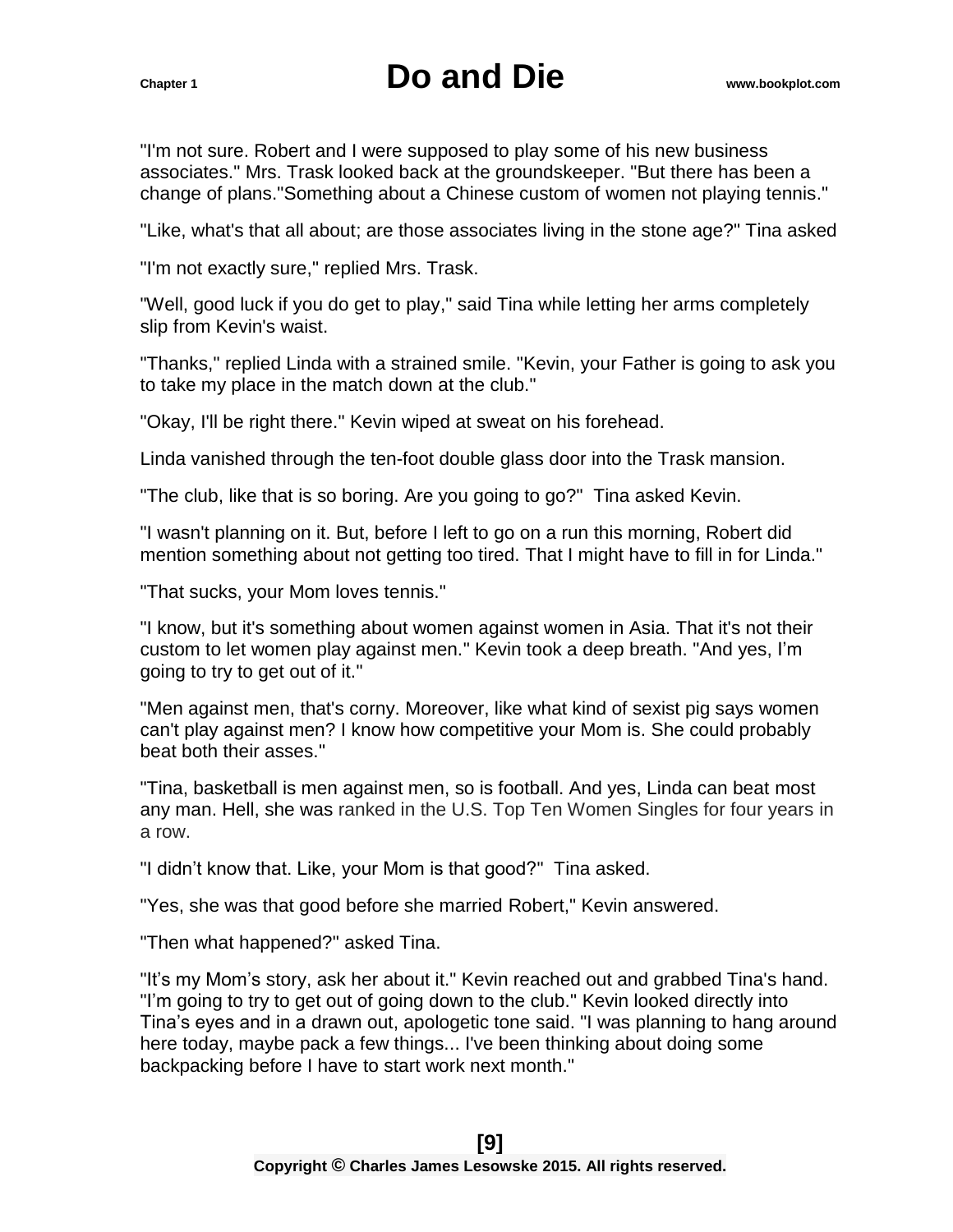"Backpacking! What about the Lake Shasta party?" Tina asked in a panic.

"Tina, can't we pass on the Lake Shasta thing."

"Kevin, everyone is going to be there. Like, they've rented four houseboats."

"Everyone? Four houseboats!" Kevin threw Tina's hand down. "I thought it was only going to be a few couples."

"Well… Tim got involved," Tina sheepishly replied. "And you know Tim…"

Kevin's throat was tightening. "You told me maybe three graduating seniors from the Duke Basketball team and their girlfriends. You told me just the girls you hung with at the games!"

"That was the plan, but you know Tim Baylor. Being the captain and all… He felt like he had to invite everyone on the team," replied Tina in a defensive tone. "Tim asked me to invite some of the volleyball squad from Pepperdine also," Tina added.

"And they'll invite their friends, great!" Kevin put his hand on his forehead and started rubbing it in a circular motion. After a long pause Kevin continued. "Tina, I told you I'm tired of all the partying. Since graduation it's been almost a month of nonstop, excessive, loud celebrating."

"Kevin, you're such a party stiff. Like, you did promise me that we would go." Tina batted her eyes. "We can always rent our own private houseboat." Tina moved in closer to Kevin and arched her back; her dress was again pushed against Kevin's running shorts. "Then we can drift off, be alone and have our own private party."

Kevin put his hands on Tina's shoulders, pushed her away and then darted for the marble stairs. From the third stair, Kevin looked back over his shoulder and shouted, "Tina, I'll call you later!"

Just inside the Italian etched glass double doors a full sized Latino woman greeted Kevin. "Did you have a good run sir?"

Kevin slipped off his running shoes and exchanged them for a big white towel that the maid had on her arm. "Come on Maria, I asked you to call me Kevin. You've known me since fourth grade." Kevin started wiping the sweat off his face.

"Okay Kevin," Maria replied. "It will be hard, being that you've been away at college for four years."

"Maria why should that change things? You're the one that was always here when I got home from school. Remember how we would shoot hoops out back?"

"I remember…" Marie paused and looked down. "That is when I was still a teenager and when I was a few less pounds." What Marie was really remembering about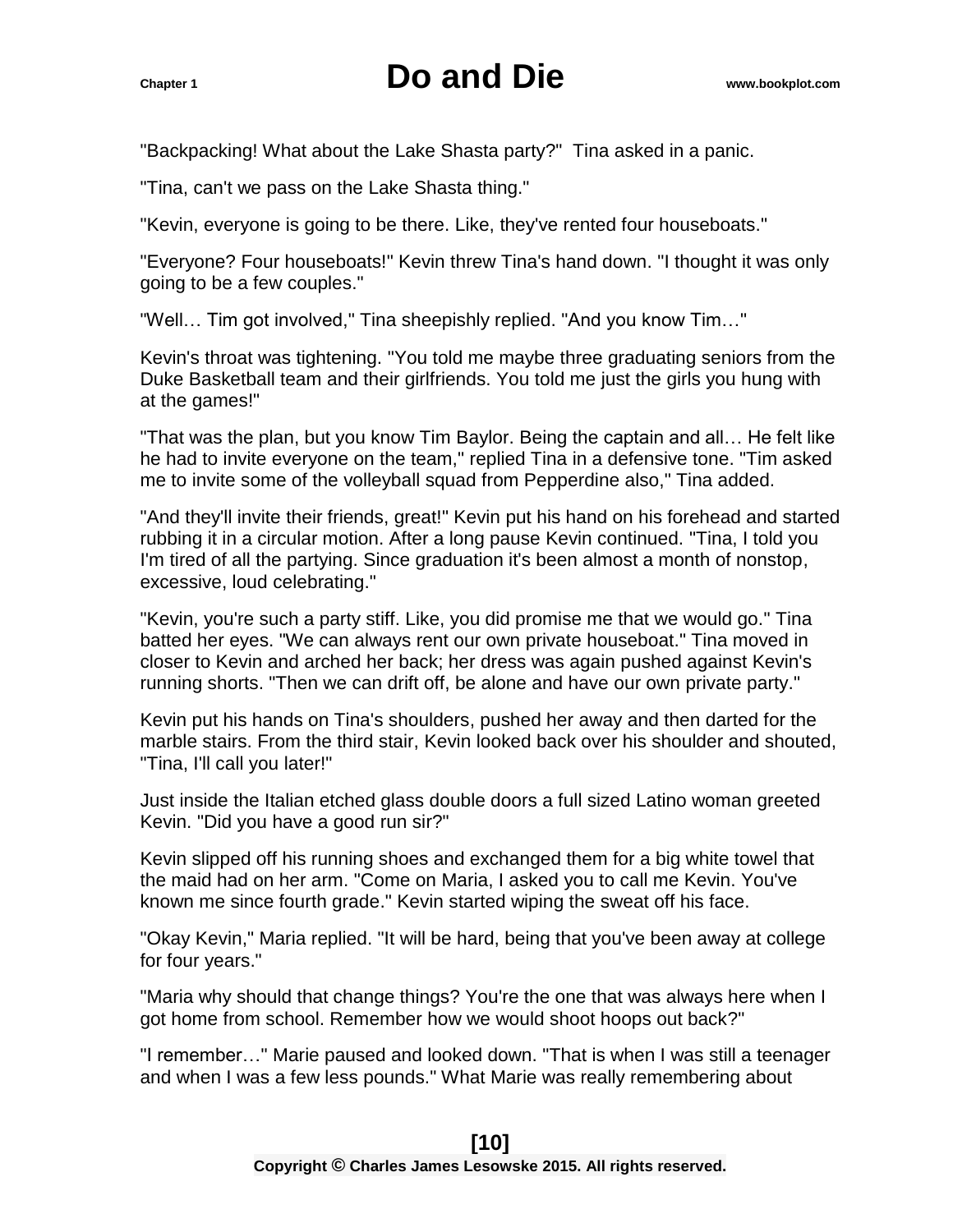Kevin's school years was when they got caught skinny-dipping in the pool by Grandpa Trask. An event that Kevin was still paying mental anguish for…

"Maria, please call me Kevin. We're childhood friends. Do you want me to call you Ms. Gomez, since you're a few years older than me?"

"Okay, Kevin. But, it just feels weird." Maria looked up, taking note how distinguished and handsome Kevin had become. "Soon you will be Vice President at Trask Enterprises; I can't treat you like my teenage amigo. It would show disrespect."

"Granted Maria, things change but our friendship is one thing that will always stay the same," Kevin reached over and put his hand on Maria's shoulder "Remember what Grandpa Trask made us do?"

Maria glanced down again, her face was turning red. It was Grandpa Trask that had made a secret pact with both of them after he had caught them naked in the pool. Something she had hoped Kevin would never mention.

Kevin moved his hand from Maria's shoulder and lifted her chin. "And, who told you that I'm going to be the VP at Trask Corporation?"

"I've listened to your Padre talking about it all the years you've been away at college. Please do not say anything to Mr. Trask. I should not have said anything to you." Maria's voice took on a worried tone. "Senior Trask is waiting for you. Don't keep him waiting."

"Don't worry about it Maria. I might not even go to work at the family business," Kevin replied, while handing the towel back to Maria.

Maria got a surprised look on her face. "Well this is not my dealings. You better not keep your Padre waiting."

"Okay Maria." Kevin looked back over his shoulder. "Where is my Father?"

"He's having breakfast out by the pool."

"Gracias," Kevin replied. In his stocking feet, he walked across the large black and white square Italian floor tiles. He went through the study, pushed open the French glass door onto the private three-acre back yard. Mr. Trask was at the pool sitting under a shade umbrella reading the morning newspaper. When Kevin approached the table Trask senior did not look up, he was deep into the business section of the Wall Street Journal. Kevin hated the game—he could also play.

Less than ten seconds passed Kevin pulled off his shirt, tossed it on to the white patio chair, walked to the edge of the pool and dove in. He swam the entire length under water; something he had done thousands of times as a boy. At the far end of the pool, Kevin held onto the chrome pool ladder and looked back over his shoulder. Mr. Trask was now looking at some photos that had just arrived in a brown manila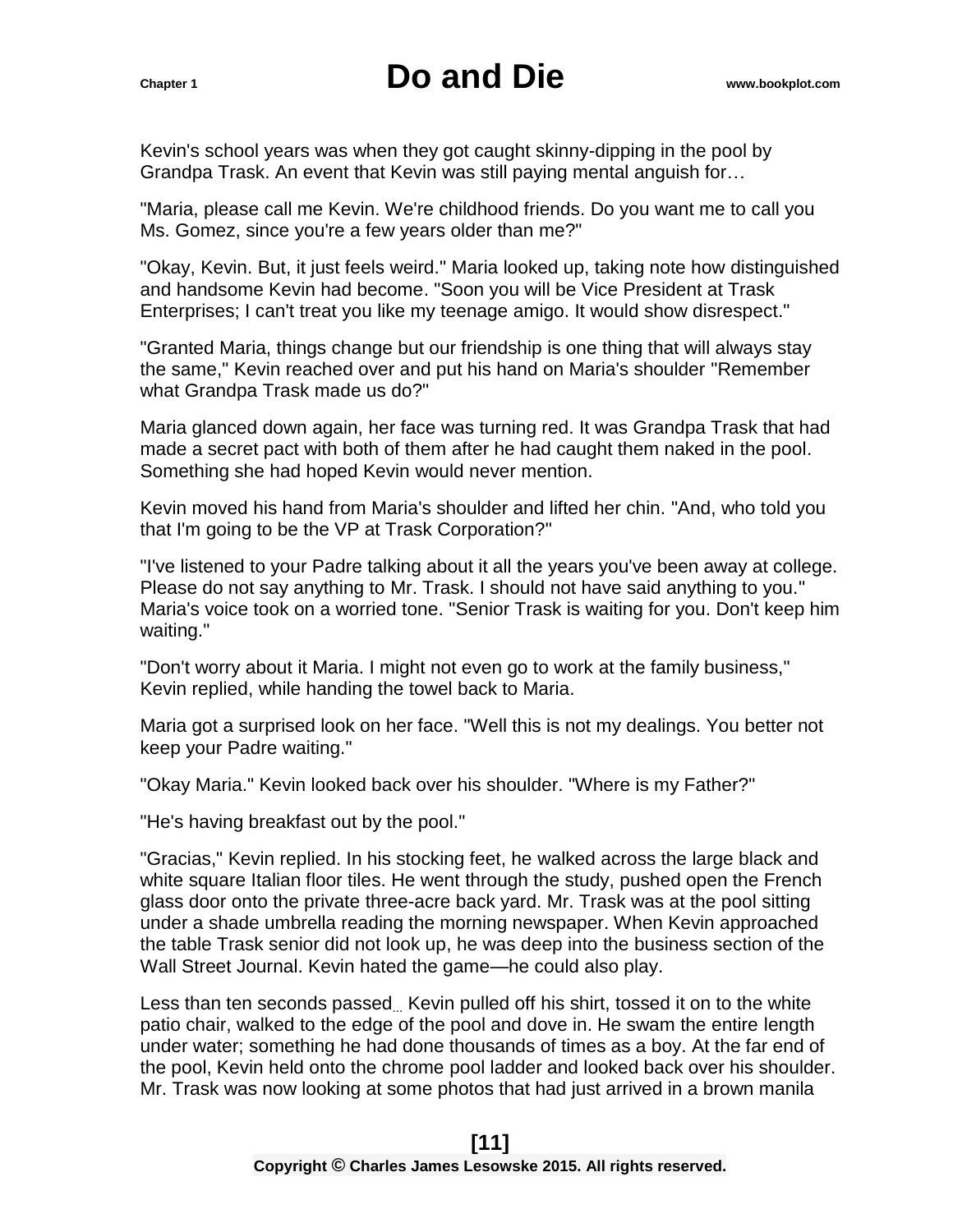envelope.

After five laps Kevin got out of the pool, casually walked over to the table and leaned in. The water dripped and splashed off the glass table top onto the re-sealed brown envelope; some water also splashed on to Mr. Trask's arm.

"You should have showered before you used the pool," Mr. Trask said, flipping over the now soggy folded newspaper.

"Oh, sorry," replied Kevin taking the towel from the back of the chair. "Anyway, what's the deal with needing a tennis partner? Why don't you stand your ground and have Mom play?"

"Mr. Hung Meng and Kang Chan won't play against a woman! It's something they don't do in Asia."

"You should remind Mr. Hung Meng and his partner that they're not in their country. Have Mom on the court and if they forfeit that's their problem."

"Kevin, I don't feel like an argument. I need you to play this morning and that is that!"

"Okay, but I don't get it. You're treating this Mr. Hung Meng as if he's God. Is it really that important to open a manufacturing facility overseas? Is that why you're kissing his butt?"

"Kevin, you don't know the whole picture. In the next couple of weeks after you get settled in to your office, I'll bring you up to speed."

"Dad, we've had this discussion before. I do not want to start off with my own office. I'm starting on the assembly line or the loading dock."

"Kevin, I'm not in the mood, to listen to your working yourself up through the ranks crap. Save that socialistic college rhetoric for your professors."

"Who's talking?" Kevin blurted out. "I'm not the one trying to cut a deal with a communist. I'm sure Mr. Meng pays top dollars to all the workers in the plants in Korea or China; where ever he can find cheap or free labor." Kevin swallowed hard. "Socialism beats communism any day of the week!"

Mr. Trask dropped the wet newspaper on to the table and picked up the large manila envelope and stood up. Although, he was a head shorter than Kevin his dominance was over bearing. "Be at the club by nine! We will be playing on the inside courts. I expect you to show Mr. Meng and Kang Chan respect!"

Kevin tossed the wet towel onto the table, walked to the edge of the pool and dove in. He swam to the deep end and let himself sink to the bottom. The bright early morning sun was magnified and reflected off the aqua sidewalls like flashing mirrors. The weightlessness and the silence made for a mere thirty seconds of peace and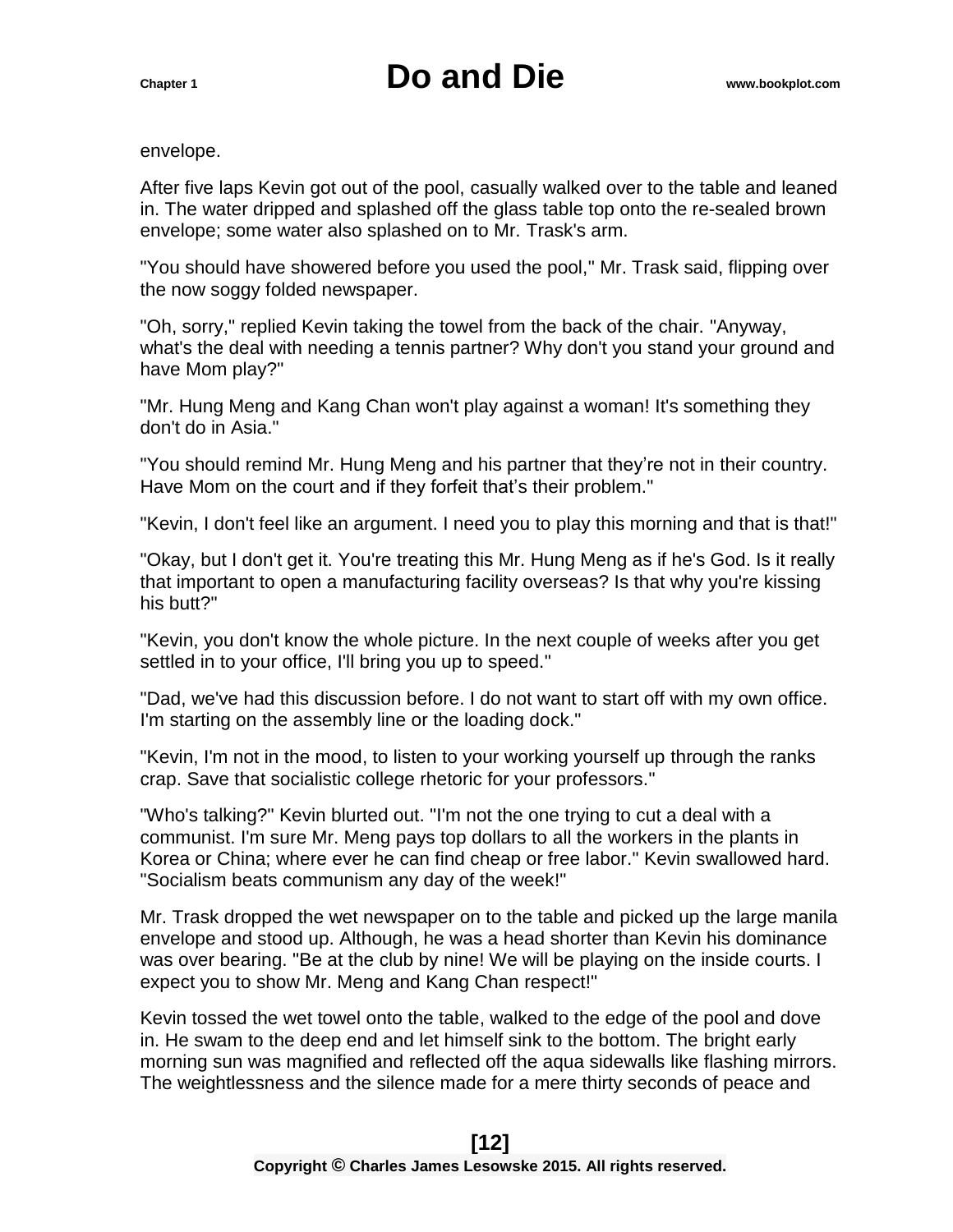tranquility. Kevin pushed off the bottom of the pool, when he surfaced Mr. Trask was hastily walking across the lush green lawn toward the six-car garage. There was a set of stairs on the outside of the garage, up to the guest house, where Kevin had moved into since coming home from college. Kevin wanted privacy; so did Tina, she was up in the shower waiting…

Chlorine pool water was still dripping when Kevin scrambled up the stairs, two at a time. As soon as he opened the guestroom door steam rolled out into the cool morning air. Tina stuck her head out and around the bathroom door. "Kevin I hope you don't mind. You got me all dirty so I'm using your shower."

"No, not a problem," Kevin said as he stepped inside the guestroom. "Throw me a dry towel from the rack." Kevin said, as he started pulling clothes out of an athletic bag that was on the floor.

"Come over here Kevin and I will dry you off," Tina replied as she stood in the bathroom door with a towel only wrapped around her waist.

From his squatted position Kevin turned and looked back over his shoulder at Tina. Her skin was flawless; the white towel contrasted with her dark tan. There was no tan line over her perfect large breasts; thanks to umpteen tanning sessions and the best elected surgery money could buy. Kevin took in an extended look and smiled. This fun sensual moment seemed harmless and inviting. But then… Kevin flashed back to the skinny-dipping and what Grandpa Trask did to him so many years ago. "I need to find my tennis racket!" Kevin quickly turned his head away and started digging around in the closet...

The prototype Mercedes SL600 fit in with all the other high-end luxury cars in the parking lot of the Pasadena Country Club. Kevin's baggy sweats and grubby athletic shirt did not. The receptionist at the front counter gave Kevin the up and down while he signed in. If it were anyone else, she would have reminded them of the dress code. It was the **Trask** name on the tennis court reservation list that kept her lips sealed.

The last time Kevin had signed in at the club he was a sophomore at Duke; he glanced around, nothing had changed. The open-air lounge was filled with all the privileged people of the world. Next to the Grecian fountains sat three synthetic women sitting on the edge of their chairs picking at Caesar salads and fresh fruit. They looked like mannequins, sitting tall with their chests pushed up and out by Victoria Secrets. Other members were displaying the latest trends in sportswear and designer sunglasses. The din of conversations rarely drifted outside the world of who was who—or who was doing who.

To the right behind a Plexiglas wall were rows of machines filled with the elite members. Some were reading books and some were watching CNN on the overhead monitors. In the back corner a vigorous runner was clipping at full speed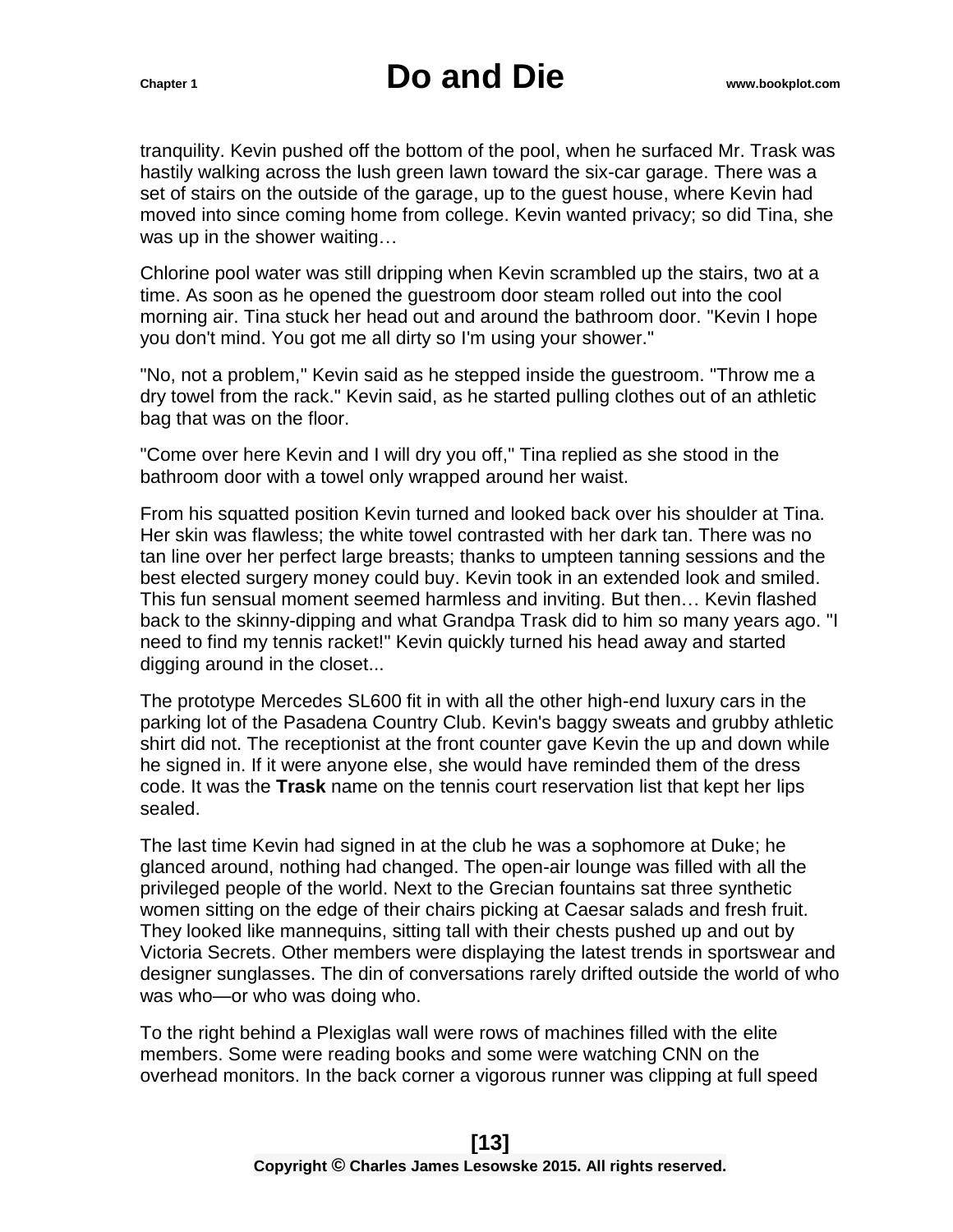on one of the treadmills; hoping to reach some inner self-utopia-high so to be temporarily released from his demanding multi tasking lifestyle.

Kevin felt a few eyes following him as he walked toward the locker room. His grubbiness was his statement, meaningless yet somewhat important. It did not matter what Kevin did or was wearing; his family's status would let him get away with anything—probably even murder. The Trask family was one of the founders and wealthiest members of the Pasadena Country Club. They had earned their personal pedestal among the most-high in the place once known as the town of the Queen of the Angels.

Inside the locker room Kevin pulled off his baggy sweats and retrieved white tennis shorts from the sports bag. The wrinkled polo shirt was a private label that would get him onto the tennis courts without any whispered complaints from the style conscience members. Sitting on the oak bench, he rubbed at the dried out leather of his two hundred dollar court shoes. *Boy these are stiff. How long has it been, since I've played? Let's see... Last summer ... No, it must have been the summer before? No couldn't have been that summer either, I went to a basketball camp in Europe... Oh well, I just want to get this match over with...* 

Pulling his racket from the side pouch of the sports bag Kevin gave it a few swings through the balm scented air of the locker room. The stiffness in his elbow immediately flared from all the years of adolescence tennis lessons, which was before basketball became the number one sport in his life. Kevin hustled up to the inside courts and checked a clipboard hanging on the fence. **Mr. Robert Trask** was typed in the reservation spot for court three. Kevin looked across the inside facility; court three was empty. *Good they're not here yet. It'll give me a chance to warm up*.

Kevin grabbed a bucket of yellow tennis balls from a rack next to a ball machine and headed to the court. He slipped through the green canvas curtains that separated each court and went to the severing line to practice. After half of the balls were gone his arm was loose and his bullet like serve was falling into a groove. From the second floor bleachers, the club pro was observing and recalling all the lessons he had given to Kevin years ago. Kevin noticed Derrick Agisee and pointed with the tennis racket. The seasoned veteran gave Kevin the thumbs up.

Kevin was picking up the balls from the far side of the court when the green canvas curtains parted. Mr. Trask escorted two Asian men onto the center of the court. "Kevin I'd like you to come over and meet Mr. Hung Meng and Kang Chan."

Kevin trotted over to the net. "Good morning," Kevin quipped and then gave a strong psychological intimidating glare at the elder Asian.

"And this is Kang Chan." Mr. Trask now motioned toward a much younger and taller man standing behind the group. Kang Chan instinctively offered the customary Korean bow.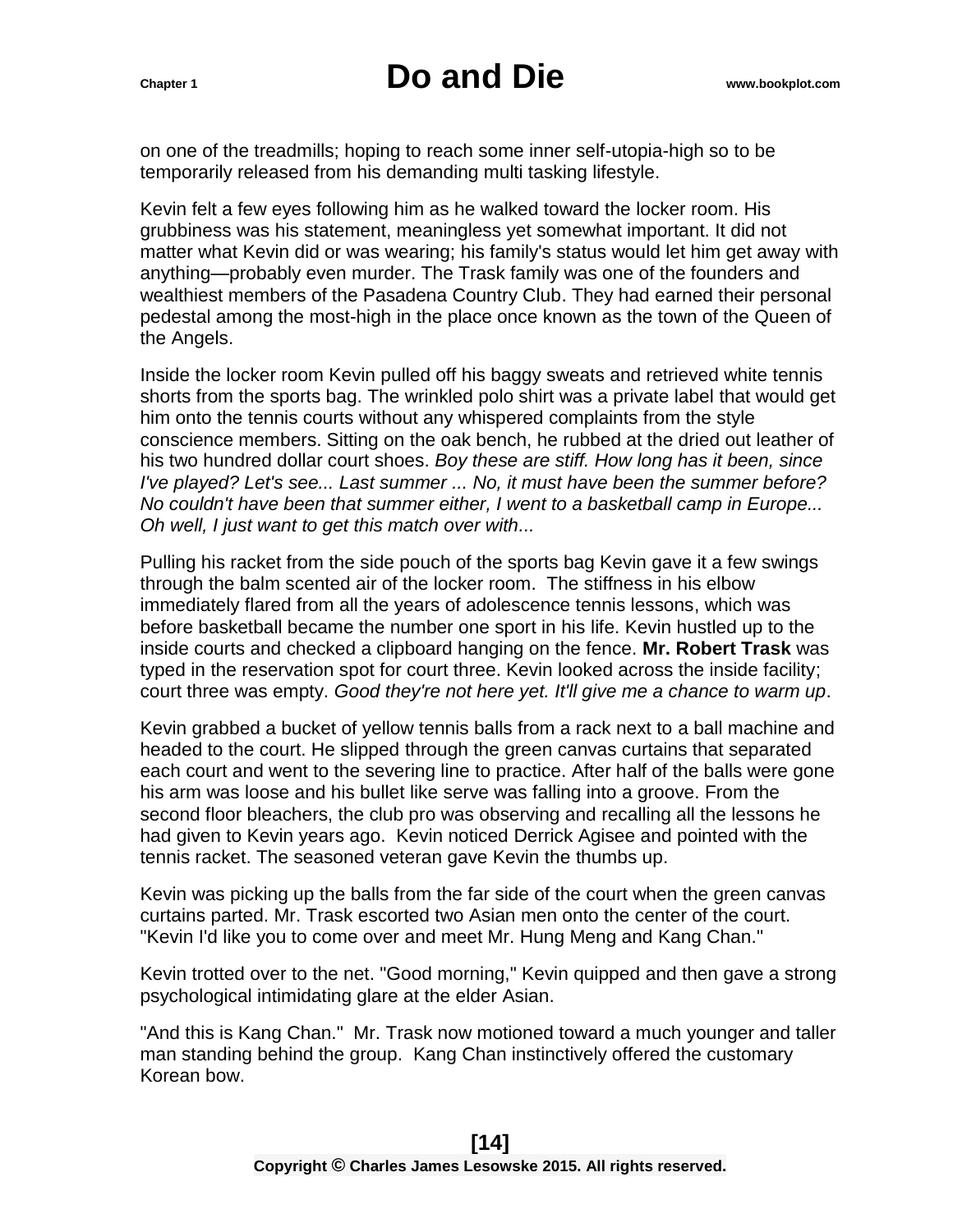"Nice to meet you two guys," replied Kevin while mentally sizing up the competition. "Do you guys need to warm up? I've already had a chance to hit half a bucket."

"No, thank you… Mr. Junior, Kevin Trask," replied Mr. Meng in broken words, followed by a returned intimidating glare before he turned and spoke in Chinese to his partner.

Kang Chan looked toward Kevin and Robert. "Mr. Meng says may the best side or country win. Whatever that American saying is?" They both bowed in unison.

"May the best team win, is the saying. Good luck you guys" Kevin replied, standing tall and not yielding to an uncustomary bowing.

Robert Trask returned the gesture of bowing to Mr. Meng and to the younger Mr. Kang Chan. "Yes, may the best team win." Mr. Trask said with false respect.

Kevin still refused to bow; he just turned and walked over to the side of the court. While he was digging through his athletic bag for a sweatband Mr. Trask came over to him. "Kevin you don't call these men, 'guys.' You call them by their last names."

Kevin looked up. "What's with you, with the bowing and all? What do you want me to do? Kiss ass like you are doing?"

"Kevin, just do this," Robert Trask replied in a low, stern voice. "While you have been away at college, the business climate has changed. We have to take on overseas partners if we want to stay competitive. Outsourcing is the business model for all future manufacturing plants in the US."

"Overseas partners, outsourcings! What, are you talking about?" Kevin looked up. "Grandpa would roll over in his grave." Kevin turned his attention away from digging around in the bag to Mr. Chan and Mr. Meng now on the court swinging their rackets and loosing up.

"Kevin, lower your voice. Times are different; it's not like when your Grandfather was in business. I will fill you in when you start work. Let's just play tennis." Mr. Trask replied in a rigid tone as he walked off.

Mr. Meng and Mr. Chan had already started to volley to each other. Mr. Meng was older than everyone, he was stocky, had a strong forehand and his black hair was cut in the flattop military style. Kang Chan was older and taller than Kevin. He had a powerful tennis swing and his natural athleticism was apparent. Moreover, he was a skilled competitor that would do anything to win…

Kevin sized up the opposition. *Mr. Meng is about as good as Dad. But, Kang is quick and lanky. His serve is strong but his backhand is weak.* 

Robert Trask had gone to the back of the court and was doing deep knee bends and squats. His focus was not on the game. It was about building a partnership and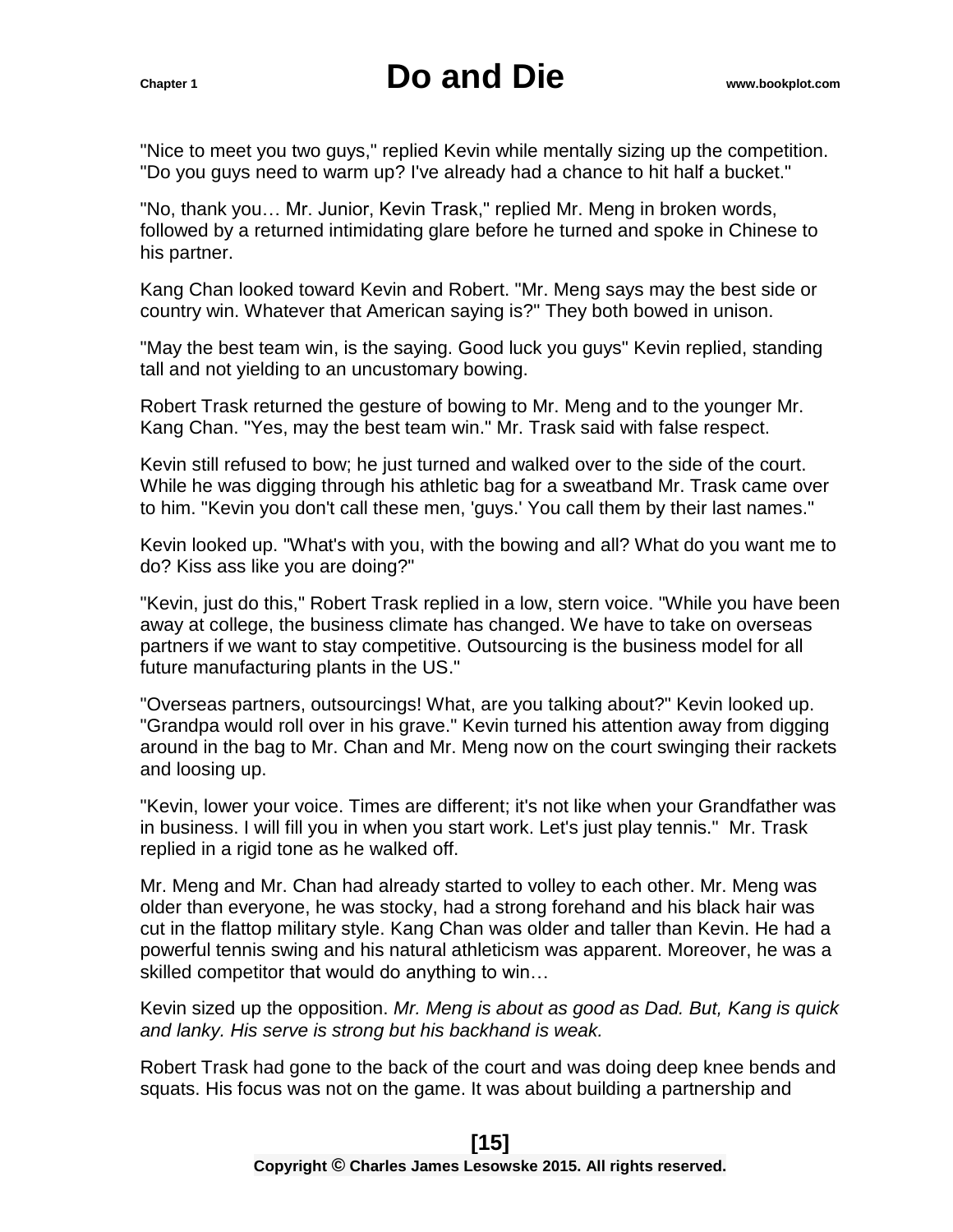securing a sixty-six million dollar partnership.

After about five minutes of swinging rackets, loosening up and mentally sizing up each other it was time. The Trask team lost the coin toss. Mr. Meng spoke in Chinese to Kang Chan as they took their positions. Mr. Meng was to serve first.

Kevin switched position with his father so that it would be the older men serving to each other. Mr. Meng's first serve was out of bounds. The second serve was an ace! The next two serves were returned long and out of bounds by Mr. Trask. Mr. Meng served another ace. The first game went to the Asian team. Kevin had yet to touch the ball. Robert Trask was a poor server. They also lost the second game.

Now, Kang Chan was serving to Kevin, his first serve was like a bullet; Kevin returned it almost as hard. The Trask's had their first point. Kevin returned the next two serves for points; the score was one game to two. Mr. Hung Meng looked back over his shoulder and yelled something at Kang Chan in Chinese. Kang Chan made an adjustment; he started returning everything to Trask senior. Kevin was being kept out of the game. The strategy worked, they won the first set...

When it was Kevin's turn to serve; he slammed two aces to Kang Chan. The third serve got returned so Kevin volleyed the ball back to Mr. Meng. There was a slight cheer from some gathering spectators. Kevin fired the next point directly at Mr. Meng ankles and smirked when Mr. Meng had to jump out of the way. Redemption was all over Kevin's face as he gave a 'two-can- play-your-game' stare toward Kang Chan.

Mr. Trask walked toward Kevin and with his back to the opponents said, "This is supposed to be a friendly match. Don't turn it into a battle."

"Tell that to Kang Chan!" Kevin said while pointing with his racquet across the court. "He's the one that started playing to you. I only hit the ball four times the first three games."

"Kevin back off and show some respect!" Mr. Trask demanded.

The veins bulged in Kevin's neck; he started tapping his tennis racquet on the green court floor. Mr. Trask turned, waved across the court then took up his position. Kevin served the first ball long—intentionally. Mr. Trask glanced back over his shoulder with a sign of approval. After a few deep breaths, Kevin tossed the ball high… *Twang* echoed off the racket strings, his second serve was an ace! More spectators started to gather as the intensity heated up. The club pro had come down stairs and slipped through the green canvas on to the side court. About five minutes later Mrs. Trask appeared and stood next to the club pro.

It took almost an hour for Kevin to work them back to a tie at one game apiece. Several times Mr. Meng and Kang Chan would converse in Chinese switching their game strategies. Mr. Meng called for a time out and huddled with Kang Chan at the back of their court.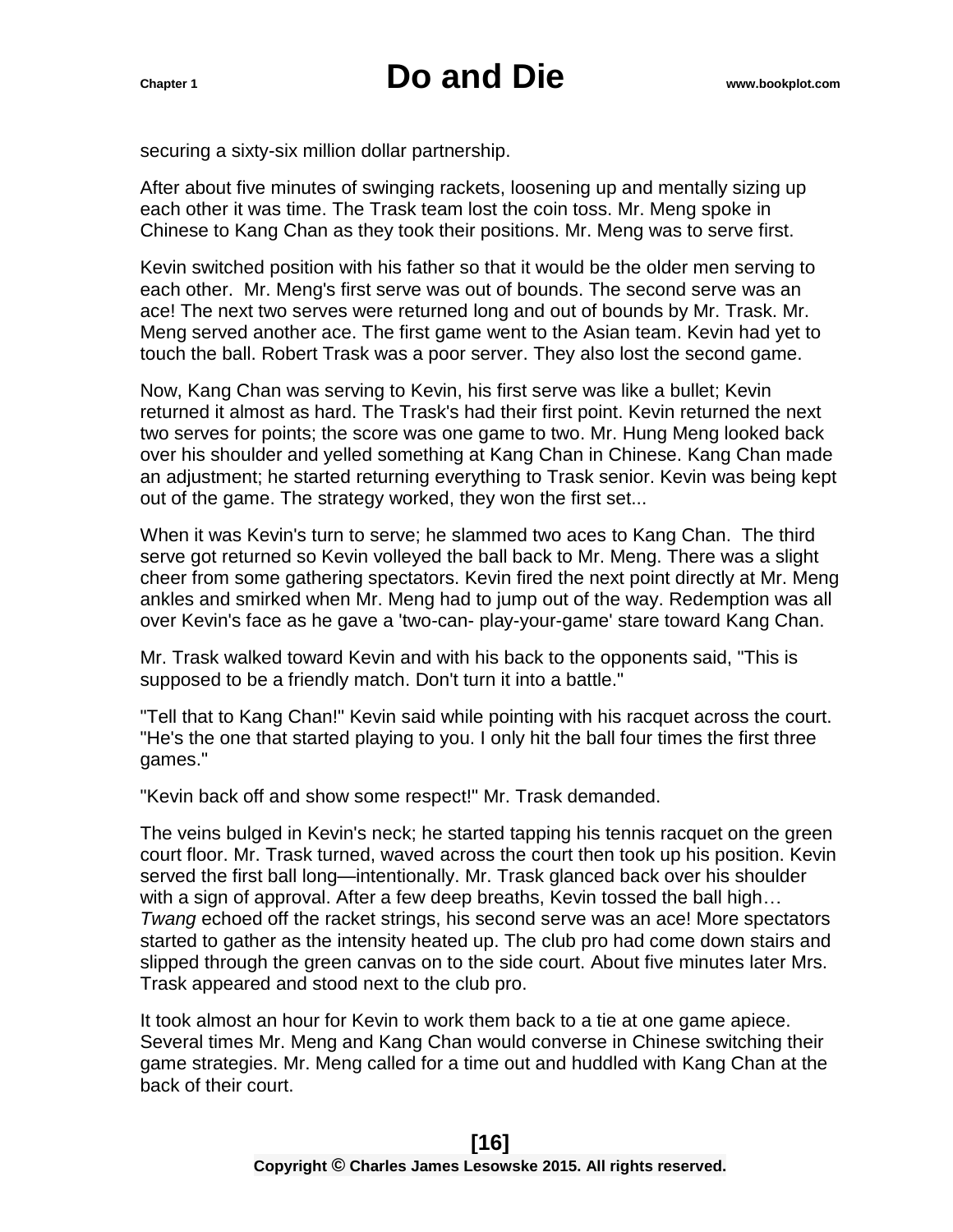Mr. Trask walked back to Kevin. "What is your problem? You are acting like this is for the Olympic gold."

"Those guys cheat, two of their serves were foot faults in the last set. Kang Chan plays to you constantly, he will not hit to me after the third or fourth volley. But I've found my groove. If we . . ."

Mr. Trask interrupted by putting his hand on Kevin's sweaty shoulder and squeezing hard. "You are making this out to be more than a game. Lighten up, Kevin!"

"It is more than a game and we can win! It's my turn to serve. I can tie it up. Then we'll..."

Mr. Trask squeezed Kevin's shoulder harder. "Kevin, if you would have played this hard on the basketball court you would have been a MVP. This is not the time to grow a set of balls."

Kevin twisted his shoulder away from under Mr. Trask hand. "Get off my case! We're playing tennis, not basketball." Kevin stomped off toward the opening in the green canvas court curtains. A hush fell over the entire indoor tennis facility. The intensity was huge. The club pro leaned over and whispered to Mrs. Trask, "Do you think your son will forfeit the game?"

All her years on the pro-circuit and Linda never-ever forfeited a tennis match! She rushed through the court curtains and caught up to Kevin. The spectators from the bleachers above could see that they were having an intense conversation. Mrs. Trask returned to her position standing silent next to the club pro. It seemed like an eternity—Kevin finally returned.

The battle continued and it was five sets to four of the final game; Kevin was serving. By now everyone, even the players on the other courts had stopped playing and went up to the spectators seats. Kevin threw the ball high and his racquet whizzed as it cut through the air; there was that all-telling *twang* of hitting the sweet spot of the racquet. The ball rocketed toward Kang Chan's feet. It was an ace! Three more points and they would win the match. Kevin raised his racket and let out a deep victory yelp, "Yes!" Clapping filled the indoor courts.

The celebration was short lived…Mr. Meng was pointing just past the line indicating the serve was long. Kang Chan said something to him in Chinese and shook his head. Mr. Meng was now pointing to a spot even further past the line rubbing his racquet on the court so to make a mark. "Far long, far long, far long, he yelled in broken English."

Kang Chan spoke again in Chinese and then Mr. Meng started yelling, "Out long, out long. We win point!"

Kevin sprinted from the back of the court, jumped the net and pointed to a spot on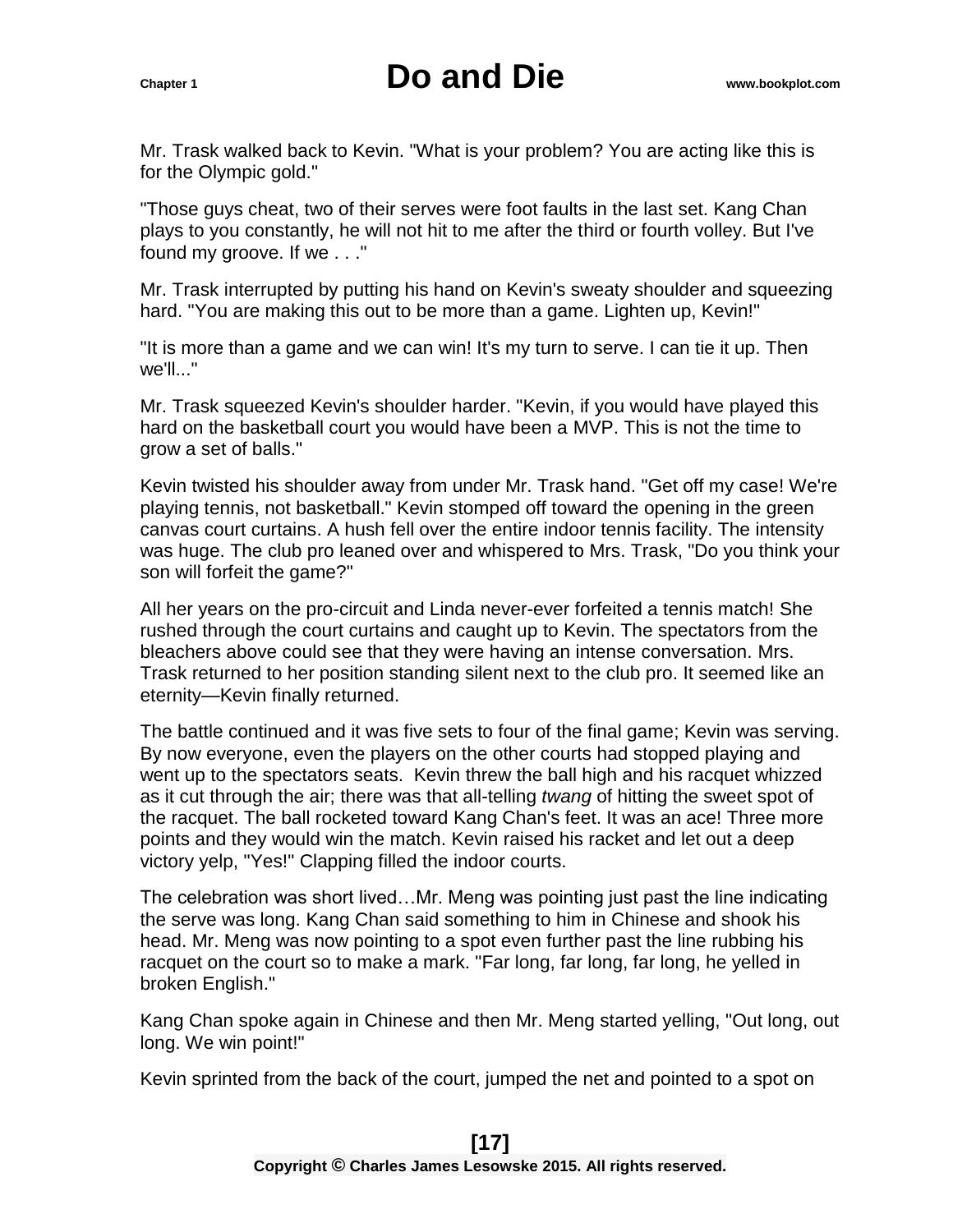the court were the ball had actually hit. "The ball was inside the line! It hit right here!"

Kevin turned toward the Club Pro. "You saw it… That was an Ace!"

From the get-go the club-pro could tell that Robert Trask was not interested in winning. In fact, it seemed as Mr. Trask was throwing the game. "I really didn't see if the ball was in or out."

The crowd started to chant, "In…In…In."

"I think it was out," yelled Mr. Trask over the noise of the crowd.

Mrs. Trask head immediately jerked toward Mr. Trask. She knew that he knew that the ball was in. The adrenaline was rushing but it was not worth the abuse if she went against her husband. Every ounce of her competitive body was flexed and ready to jump like a lioness ready to protect—it took everything for her to hold back.

"Okay, we'll play the point over." Kevin offered. Confident that they could win. Kevin served then rushed the net, he return the ball right at Mr. Meng's feet. "Fifteen love!" Kevin quipped.

The next serve was in; on his third stride toward the net Kevin felt a blast above his left eye. He fell to his knees; his racket slid across the court and blood immediately gushed from his forehead. There where ooh's and awe's from the crowd—then silence. The club pro rushed to Kevin's aid. Mrs. Trask glared at Mr. Trask she knew the back hand was intentional. His swing of choice—during his fits of anger.

"We winner… Our victory." Mr. Meng chanted in broken English.

Mr. Trask walked to the net. "Good match," he said extending his hand to Mr. Meng.

"Good game! What are you talking about? "Kevin protested."I can still play."

"I don't think so," the club pro said to Kevin while holding the gash above his eye closed. "I hope you don't have HIV," the pro whispered to Kevin.

"What…" Kevin took his one good eye off of his father and looked directly at the club-pro.

"You know, with the Arthur Ashe story all over the news and all."

"Kevin's mind jumped from Arthur Ashe to Magic Johnson and his recent announcement that he was quitting basketball because he was HIV positive. So little was known about this horrific virus but most athletic programs already had adopted new rules about blood.

"Kang Chan spoke to Mr. Meng in Chinese and Mr. Meng angrily yelled back. Kang Chan hesitated, and then spoke, "It is a forfeit. Those are the international rules." He then extended a handshake to Kevin.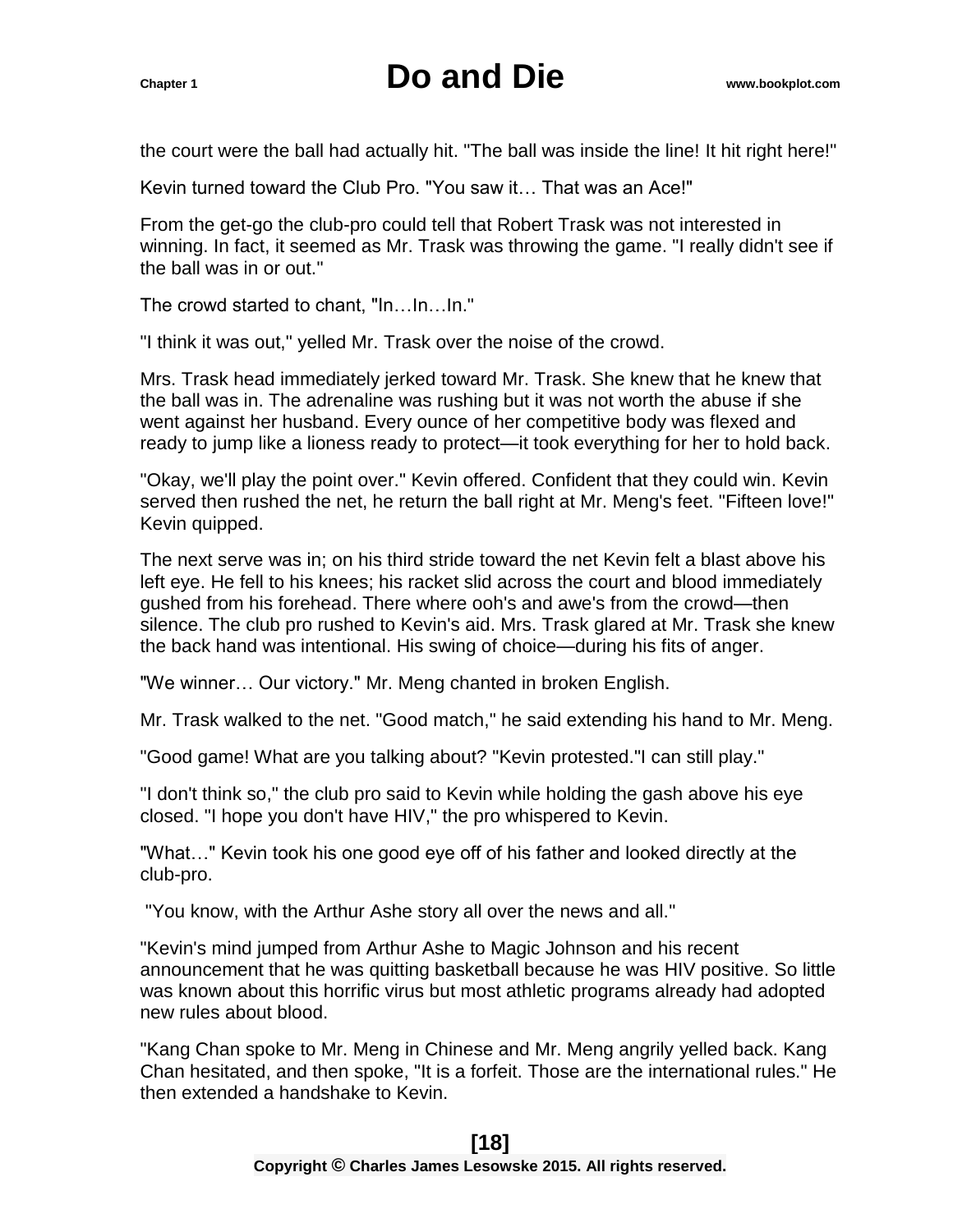Kevin twisted away from the pro and the blood started to flow again. "I can still play." We only need to finish this set."

Mr. Meng pointed at the blood now dripping onto Kevin's shirt and backed up. The crowd was still in a hush. "No play. No play… We win!"

Mrs. Trask grabbed a white athletic towel and rushed to Kevin. "Here, apply pressure to the cut."

"Thanks Mom." Kevin put the towel to his forehead. "We only need two more points to win the set. Then it's my serve."

"Kevin, I can't let the game go on. The blood and the liability." The club-pro was now staring at his own hands.

Kevin stomped off! Linda Trask looked over at Robert and then down at Kevin's racket lying by the net. She went over; bent down picked up the racket and said, "I'll finish the game!"

Mr. Trask replied, "No. That wouldn't be fair."

The applause from the crowd drowned out Robert's words to forfeit the game, and then the clapping was overcome by the chant. "Let her play! Let her play! Let her play…"

Across the net Mr. Meng and Kang Chan were having a heated discussion in Chinese. Mr. Meng wanted to accept the forfeit but Kang Chan explained that American's never forfeit. The elder Mr. Meng didn't care and wouldn't hear of it.

Mrs. Trask had walked to the serving line and was bouncing the ball ready to resume that set. Most of the spectators where now yelling, "Let Linda play! Let Linda play…

The club-pro was giving thumbs up to the crowd, inciting them on. Kevin had come back through the court curtains. Kang Chan moved in position to receive the serve.

A hush of silence fell over the court… Linda tossed the tennis ball high and hit it with her near 100mph serve it went long. The silence continued. Her second serve was even harder and right at Kang Chan's feet.

"Ace!" someone yelled from the crowd.

The Club-Pro rolled a ball to Linda. She nodded at Kang Chan. Her serve was hard and again right at his feet. Another Ace! The crowd went wild. The next serve Kang Chan was able to get a soft return. Linda charged the net and swung overhead, the ball bounced in front of Mr. Meng and then high over his head, he didn't even swing. The match was all tied up…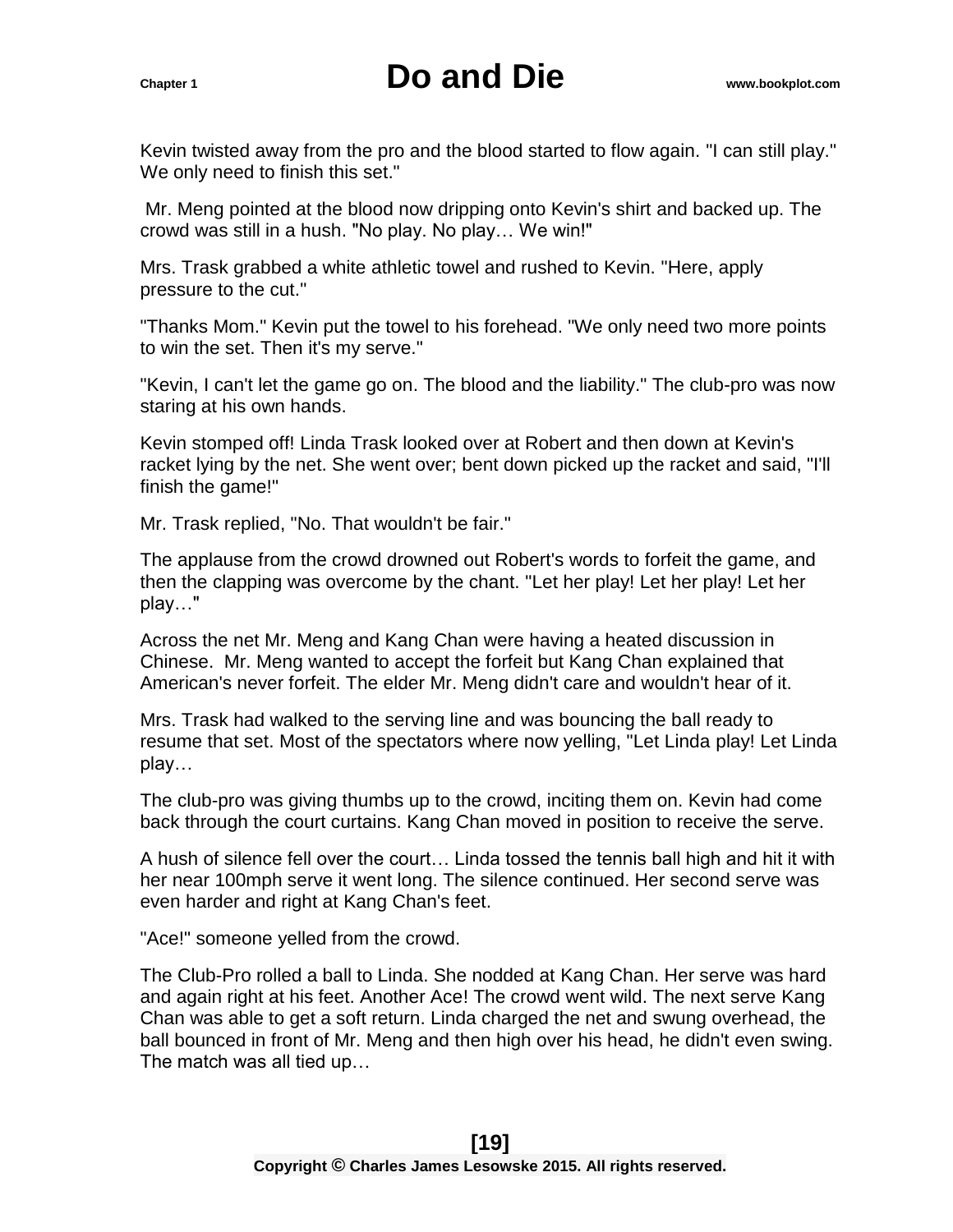The crowd was ecstatic. Mr. Meng stood rigid. Kang Chan was dazed and Kevin smiled from the side of the court while holding a white towel to the gash on his forehead.

Mr. Trask walked back to the serving line. "Throw the game. Let them win," he demanded with a solid glare into Linda's eyes.

Across the net Mr. Meng was demanding the opposite from Kang Chan, in Chinese he demanded. "Win this match or your family will be exiled! Do not let the Mother Country be disgraced by a woman."

It was game-on! There was more electricity in the air than when Linda was captain of the US team and played for the **Federation Cup** in South Africa. Information that neither Asian was privy to...

"Play the game! Play the game! Play the game…" The crowd yelled in unison.

Kang Chan took the serving position—the threat to win was real. He slammed the first serve hard. Linda returned the serve as hard and the ball hit Chun Meng in the leg and dropped to the ground. The crowd was untamed! All the tennis lesson and all those games Kevin had lost to his mother, now fit into the big scheme. The few games that he did win were only about a mother building her child's self esteem.

Mr. Meng ignored the crowd, *no more than worthless peasants* he thought. He looked directly across the court toward Mr. Trask and in broken English said, "We can't play woman. Females not allowed."

Mr. Trask quickly walked around the net and held his hand out to Chun Meng. "Good game. I understand." There was silence; nobody could believe what was happening. Robert preformed a half bow toward Mr. Hung Meng.

Kevin felt as though he had been punched in the gut. The crowd jeered in disbelief. The club-pro shook his head and left the court with his hand on Kevin's shoulder. Hissing turned to booing! Mr. Meng turned toward Linda anticipating her to bow in defeat. The booing and shouting grew louder! Someone in the crowd threw a knotted up towel onto the court, a crumpled up paper cup followed and then a water bottle.

Kang Chan walked over to Mrs. Trask took her hand and shook it. "Good game." Then he whispered, "I know that you could have defeated us." He stepped back and gave a respectable bow to Linda. This simple gesture could cost Mr. Kang the very hand that he held the tennis racket with—if he were back home in North Korea.

Inside the locker room Kevin yanked off his wet sweaty shirt and threw it up against the lockers. It stuck there for a moment and then hit the floor with a spat. He plopped down on one of the oak benches, bent over and started untying his shoe.

Mr. Trask burst through the heavy locker room door! "What the hell were you and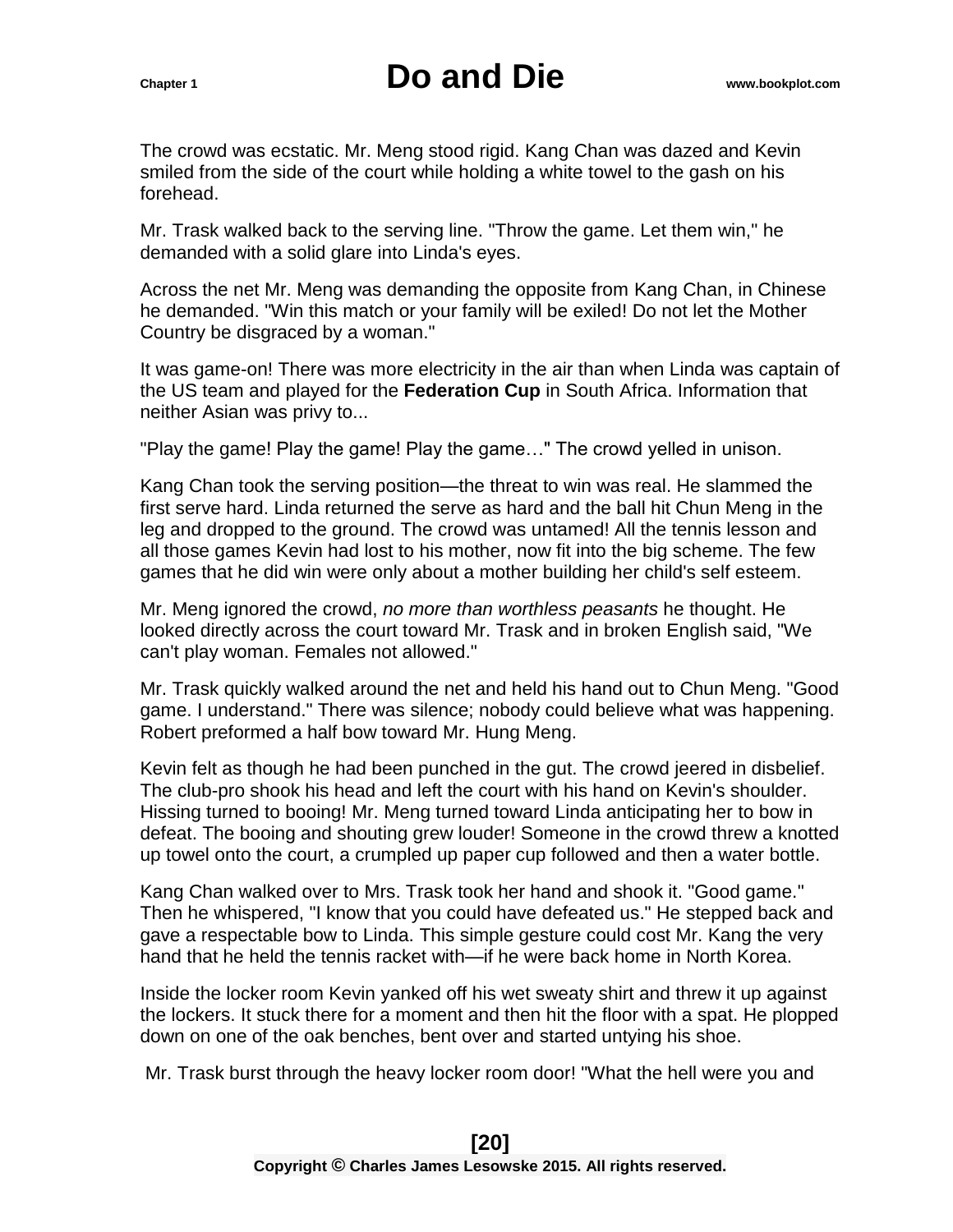your Mother trying to do?" Robert Trask yelled.

"What were we doing?" Kevin yelled back. "The tie breaker should have been played. But you let them win by some disgusting made-up forfeit!

"Kevin, it was just supposed to be a friendly a game. Good sportsmanship was the objective… You need to go tell Mr. Chun Meng and Kang that they played a good game." Mr. Trask moved across the locker room toward Kevin.

"I'm not going back out there and kiss their ass like you just did. That bowing thing almost made me puke!"

With one swift motion, Mr. Trask backhanded Kevin. Blood immediately started pouring from Kevin lip! "Kevin, you need to grow up!"

Caught off guard, Kevin jumped up and doubled up his fist. *I should kick his ass, just for Mom's sake*… Kevin headed toward a stack of towels—knowing not to push Robert any further.

"Kevin, I'm sorry! It's just so much is happening at work. I need Mr. Meng's financial backing..." Robert Trask took a deep breath. "I'm probably going to have to terminate Richard Johnson on Monday!" Another deep breath. "Plus we have the law suit and the union wants more. There might be a strike." Mr. Trask was rambling as he looked at Kevin's blood on his knuckles.

Kevin was looking in the mirror while dabbing at the blood on his swelling lip. He immediately turned and prepared for a real battle. "Terminate Richard Johnson? What the hell are you talking about?"

Mr. Trask looked up. "Richard has been having an affair. I just got proof this morning. Photographs from a security camera at Holiday Inn."

"So what, if Richard is having an affair! What business is it of Trask Enterprise? You don't know what he's been going through since Jabbar got shot and all."

Richard is having an affair with the internal auditor that they hired to look over the Trask corporate records. He might divulge the pending lawsuit to her, or let her know about the pending employee buy-out. I just can't take the risk.…"

"What lawsuit? What employee buy-out? Who are they?" Kevin wanted answers.

"Hung Meng and his investors." Mr. Trask took a long deep breath and gathered his composure. "Kevin, I will fill you in later. Take your three weeks off, have fun with Tina and your friends. This doesn't involve you. Richard will be gone before you get back."

"What do you mean, it doesn't involve me? If Richard is terminated, I'm not coming to work! Sure he might not be up to speed since Jabbar's murder… But fire him at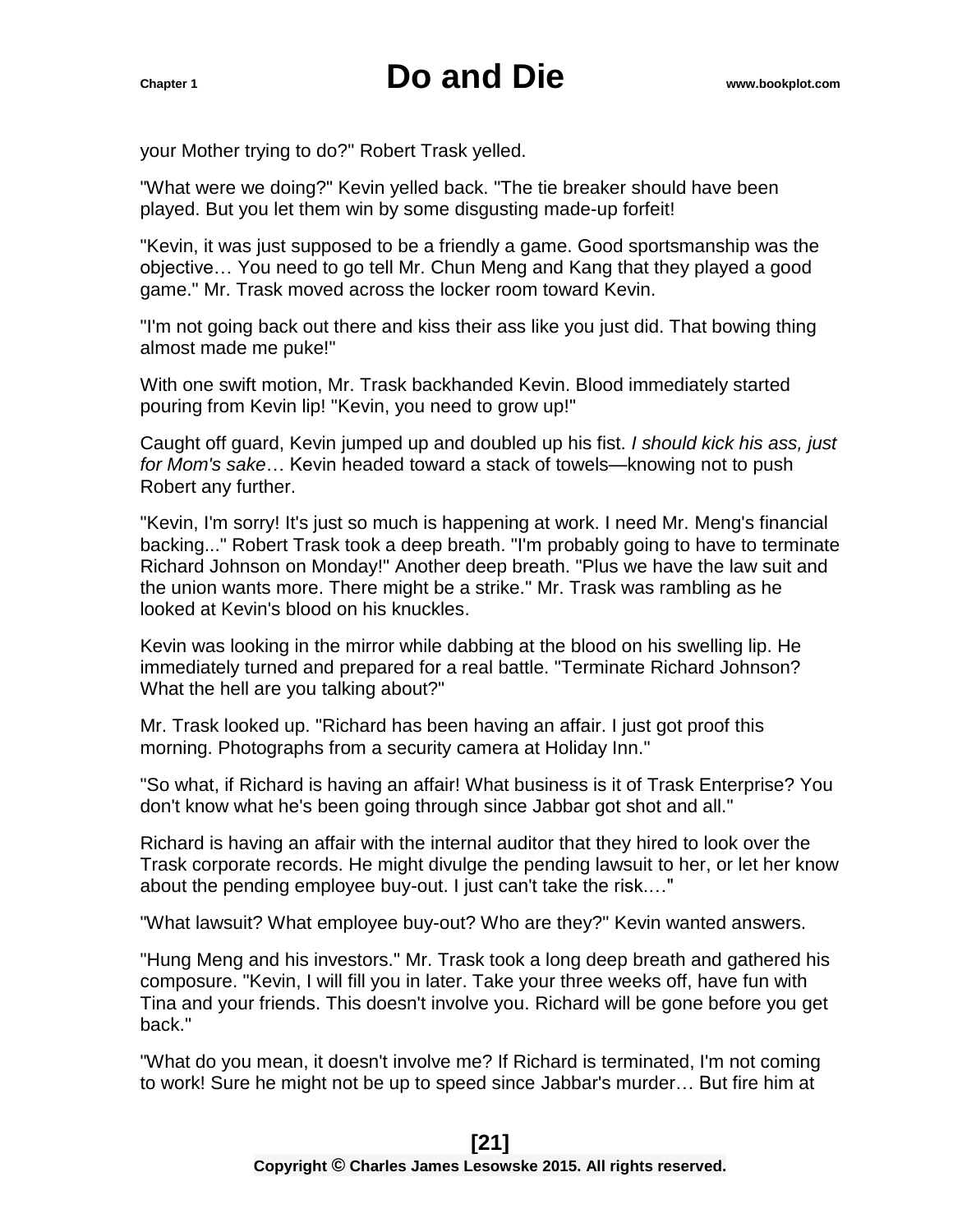this time in his life. Who knows what he would do to himself? He might jump off a building or something…"

"Kevin granted things are a mess for the Johnson's. But life goes on." Robert replied with a stone cold tone. "That's the reasons that I need you to buck up and act like a king of commerce. It's like a civil war down in the plant. It has always been the affluent, against the working class, family against family or religion against religion. A perfect example is that after Condi converted the Johnson family is history."

"Converted?" What's do you mean?" Kevin asked while checking to see if the blood from his lip had stopped.

"It's that Muslim against Christian doctrine that Richard started preaching after Jabbar died." Robert paused. "Take your three weeks off and we'll talk when you come on board with the new team."

"On board, with the new team?" Kevin put the towel back up to his split lip. "I'm afraid to ask who the new players are."

"At least they're neither Christian's nor Muslim's"

"Dad, it sounds like you are crawling down into a dark deep hole." Kevin's tone turned from disagreement to concern.

"Kevin, this isn't college or some abstract belief system. This is business in the real world. It's about money and world power." Mr. Trask spoke as though he was giving a pep talk. "Wait until you study Mr. Meng business plan. He knows how to get the working class to become productive again. He is a king at commerce..."

"What the hell is Mr. Meng to the Trask Corporation business plan? Dad you are scaring me." Kevin voice was somewhat shaky.

"Well his business plan includes sixty-six million dollars for us!"

The door to the locker room opened and Kang Chan entered. "Mr. Meng would like to buy the two of you a victory drink. How long should I tell him?" Kang Chan took a few steps forward and the heavy door closed. "It is a custom in our countries that the winner pays for the victory drink."

Something came over Kevin that sent a cold chill up his spine. Like a solider ready to go into battle, Kevin walked over and stood face to face with Kang Chan. "Tell Mr. Hung Meng that he is not in his country. Tell him that he is in the United States of America--the nation under God..."

Expressionless and on notice, Kang Chan turned and left the locker room.

"Damn you Kevin!" yelled Robert Trask as he rushed out of the locker room.